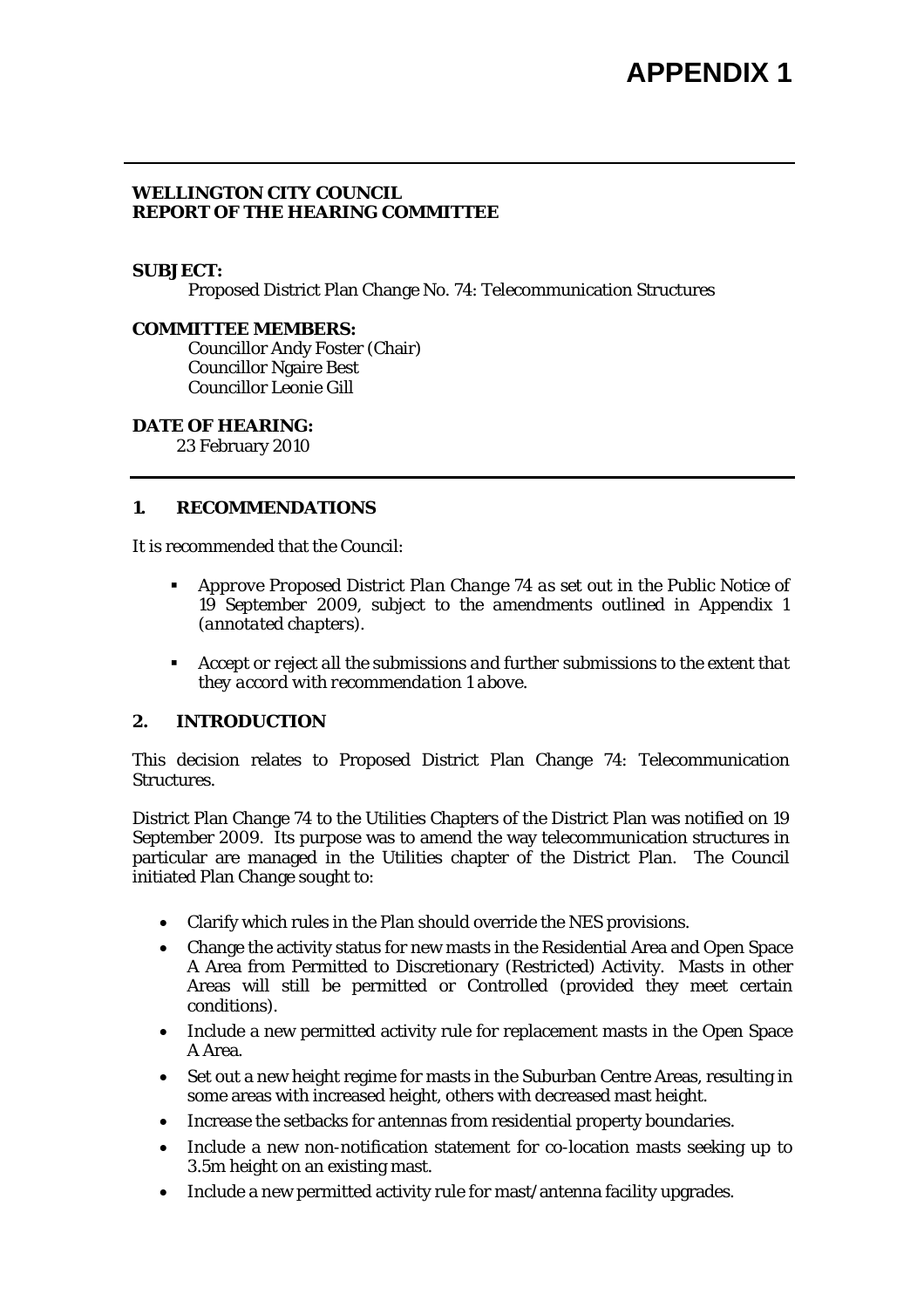Plan Change 74 was publicly notified in September 2009. The notice appeared in the Dominion Post and was also sent to all ratepayers. Submissions closed on 30 October 2009 and 14 submissions were received. The Summary of Submissions was prepared and publicly notified on 10th November 2009 with further submissions closing on Friday 4th December. Thirty-three further submissions were received, including one late submission.

## **The Hearing**

The hearing for the plan change was held on Tuesday 23<sup>rd</sup> February.

At the outset of the hearing two of the Committee members declared potential conflicts of interest. Cr Best and Cr Foster both stated that their partners presently work for telecommunication company Gen-i, a subsidiary of Telecom. Gen-i is not a submitter in this hearing, though parent company Telecom is. Both stated they had received legal advice that these interests did not represent a conflict in this case and no submitters expressed concerns either.

Cr Foster declared he also had a potential conflict in respect of Capacity as he is presently on the Board for Capacity; a Council Controlled Organisation. None of the submitters noted that they had concerns with this conflict, but even so Cr Foster excused himself from the deliberations on their submission.

At the outset of the hearing the Council's Senior Planning Officer, Liz Moncrieff, spoke to the Officers Report on the Plan Change. The nature of the issues and submissions was such that it was generally agreed that rather than ask numerous questions of the officer at the start of the hearing, the Committee would refer questions to the officer during the hearing as they heard from submitters.

At the start of the Hearing, the Committee noted and agreed with the recommendation of the Officer to accept a late submission by Blair Kenton. The submission was a form submission and all issues outlined in the submission had been raised by other submitters.

Eighteen submitters appeared at the hearing and spoke to their submissions, outlined below listed in order of appearance:

- Telecom NZ Natasha Wilson (s12 and FS 23)
- Capacity Infrastructure Services Ltd Robert McCrone and Paul Winstanley (FS22)
- Vodafone NZ Poul Israelson (s10)
- Two Degrees Ben Blakemore (s5)
- Joint submissions from Helen Foot, Kay Austad, Diane Radford, Virginia Barton-Chapple (FS 24, 25, 26 and 27)
- **Brian Miller (FS20)**
- Else Noeline Gannaway (s13)
- **David Parish (s14)**
- Robert Vernall (FS19)
- NZ Association of Radio Transmitters Mike Newman (s9)
- Wellington VHF Group Inc and Wellington Amateur Radio Club John Andrews (s8)
- **Sue Kedgley (FS29)**
- **Mary Redmayne (s7)**
- NZ Transport Agency Dana Moran (s6)
- **Bob Waters (s11)**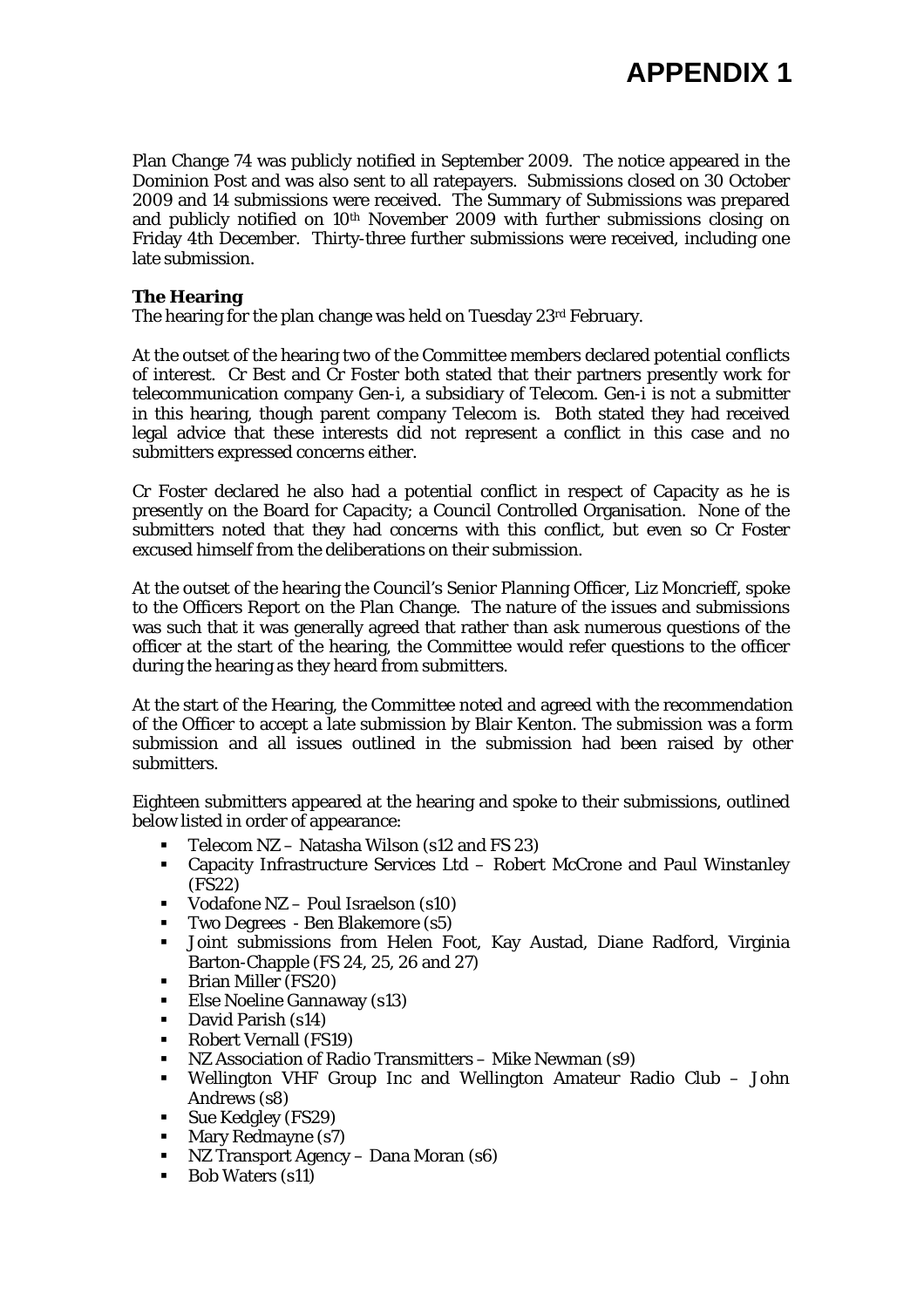One submitter (Angela White – s4) could not attend the hearing but asked that some further evidence be tabled.

The Committee was grateful for all submissions (listed below) and in particular those who attended the hearing and who were able to elaborate on their written submissions and comment on the recommendations of the officer.

| List of an submitters |                                                            |  |
|-----------------------|------------------------------------------------------------|--|
| <b>Submitter</b>      | <b>Submitter Name</b>                                      |  |
| <b>Number</b>         |                                                            |  |
|                       | Mr and Mrs Trang                                           |  |
| $\overline{2}$        | Ngaio Progressive Association                              |  |
| 3                     | <b>Wellington City Council</b>                             |  |
| $\overline{4}$        | Angela White                                               |  |
| 5                     | Two Degrees Mobile Limited                                 |  |
| 6                     | <b>NZ Transport Agency</b>                                 |  |
|                       | Mary Redmayne                                              |  |
| 8                     | Wellington VHF Group Inc and Wellington Amateur Radio Club |  |
| 9                     | NZ Association of Radio Transmitters Inc.                  |  |
| 10                    | Vodafone                                                   |  |
| 11                    | <b>Bob Waters</b>                                          |  |
| 12                    | Telecom New Zealand Ltd                                    |  |
| 13                    | Else Noeline Gannaway                                      |  |
| 14                    | David Parish                                               |  |

**List of all submitters** 

#### Further submissions were received from:

| <b>Submitter</b> | <b>Submitter Name</b>                                      |
|------------------|------------------------------------------------------------|
| <b>Number</b>    |                                                            |
| FS1              | Robert Jeffers                                             |
| FS <sub>2</sub>  | James Parnell                                              |
| FS <sub>3</sub>  | <b>Neill Ellis</b>                                         |
| FS4              | David King                                                 |
| FS <sub>5</sub>  | Michael Spearman                                           |
| FS <sub>6</sub>  | Gary Watson                                                |
| FS7              | Donald MacDonald                                           |
| FS8              | lan Wilson                                                 |
| FS9              | Brian Heywood                                              |
| <b>FS10</b>      | <b>Richard Greenback</b>                                   |
| <b>FS11</b>      | <b>Wallace Reed</b>                                        |
| <b>FS12</b>      | Phillip King                                               |
| <b>FS13</b>      | Hugh Cooper                                                |
| <b>FS14</b>      | Jeffrey Howe                                               |
| FS15             | Roderic Deans                                              |
| <b>FS16</b>      | Geoffrey Cooke                                             |
| <b>FS17</b>      | Christopher Kerr                                           |
| <b>FS18</b>      | Wellington VHF Group Inc and Wellington Amateur Radio Club |
| <b>FS19</b>      | <b>Robert Vernall</b>                                      |
| <b>FS20</b>      | <b>Brian Miller</b>                                        |
| <b>FS21</b>      | NZ Association of Radio Transmitters Inc.                  |
| <b>FS22</b>      | <b>Robert McCrone</b>                                      |
| <b>FS23</b>      | Telecom NZ Ltd                                             |
| <b>FS24</b>      | Kay Austad                                                 |
| <b>FS25</b>      | Diane Radford                                              |
| <b>FS26</b>      | Virginia Barton-Chapple                                    |
| <b>FS27</b>      | Helen Foot                                                 |
| <b>FS28</b>      | <b>Edward and Isabel Challies</b>                          |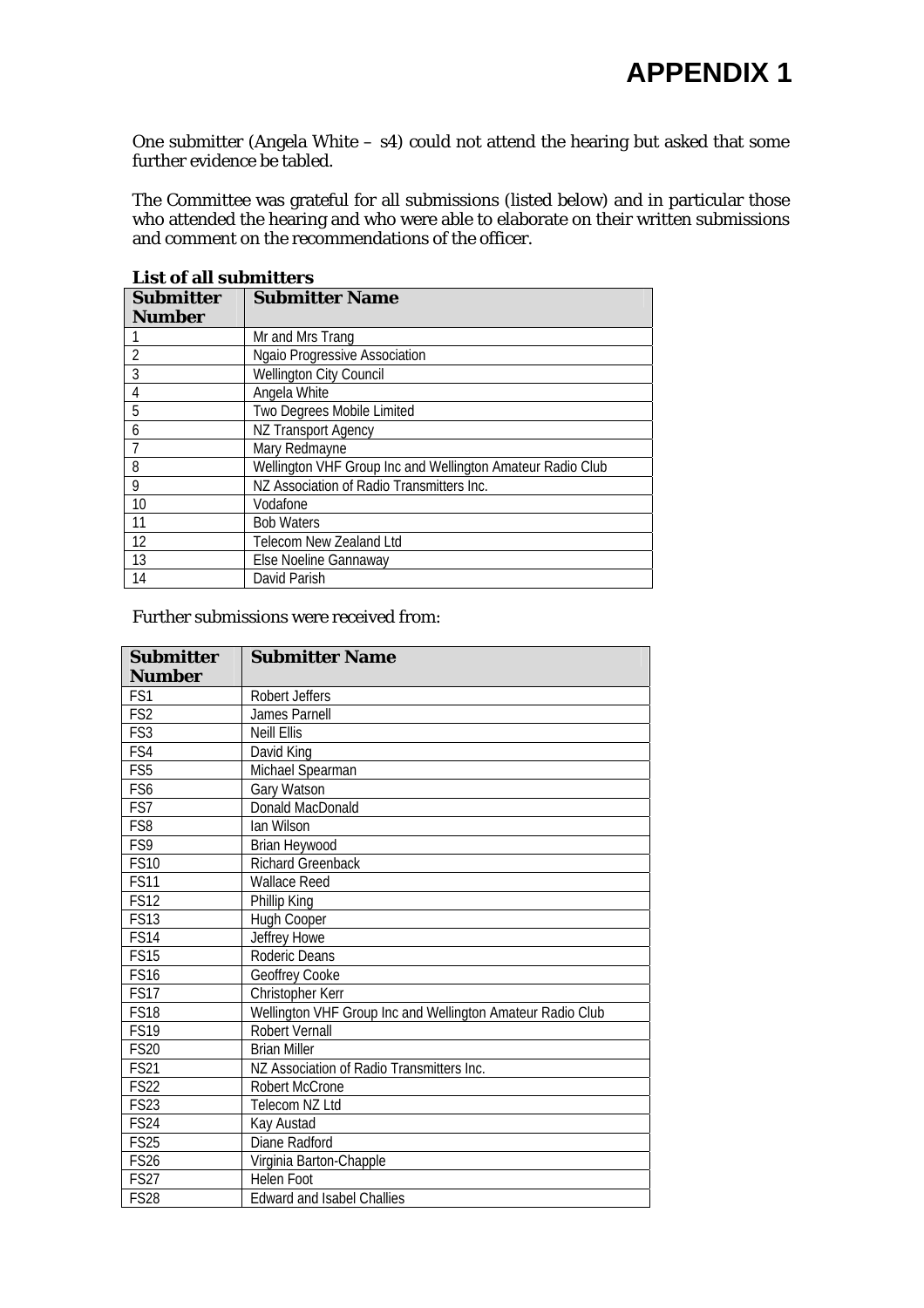# **APPENDIX 1**

| <b>FS29</b> | Sue Kedley                         |
|-------------|------------------------------------|
| <b>FS30</b> | Lalita Heymanns and Andrew Whitsed |
| <b>FS31</b> | Rosamund Averton                   |
| <b>FS32</b> | <b>Blair Kenton</b>                |
| <b>FS33</b> | Anthony Fletcher                   |

## **Decisions**

l

## **5.1 General Submissions**

Mr and Mrs Trang (1) and Rosamund Averton (FS31) offer unqualified support for the plan change. The Committee accepted these submissions, though noted that its decisions on other matters raised would make some changes to the proposed plan provisions but these would not, in its view, substantially undermine the original intent of the proposed plan change.

**Decision:** Accept submissions 1 and further submission 31.

## **5.2 Utility Structures (Rule 23.1.4)**

The Plan contains a permitted activity and controlled activity rule that cover the majority of utility structures[1](#page-3-0). The cabinets used by telecommunication providers are deemed to be utility structures. Two submissions were received on the permitted utility structure rule from Vodafone and Two Degrees Ltd (rule 23.1.4). The first submission relates to the height dimensions outlined in the rule, whilst the second submission relates to the cabinet footprint area.

Vodafone (submitter 10) states that the height dimensions for cabinets in this rule (being 1.7m) are not consistent with the NES height dimensions for cabinets (being 1.8m). They request that the height of cabinets in the Plan be increased to 1.8m to be consistent with the NES.

At the hearing Poul Israelson (for Vodafone) spoke to the Committee on this issue in depth. He provided additional written evidence at the hearing which focused on addressing Vodafone's concerns with the cabinet dimension provisions. The submitter made a number of points to support their position that the Committee should adopt the same cabinet requirements as though outlined in the NES, including:

- the Council should not not make changes in the current Plan Change simply because of something in the future that may or may not happen.
- the submitter considers that rule 21.1.4.1 is contrary to the NES (and therefore ultra vires) because it outlines cabinet dimensions that are stricter than what the NES applies.
- In the submitter's view cabinets on private land have the potential to generate significantly fewer visual effects than cabinets in the road reserve because they tend to be located at the rear of a property, on roofs, or screened behind fences and existing vegetation.

<span id="page-3-0"></span><sup>1</sup> Utility structures are defined as " *any structure associated with a network or that receives or transmits to or from any part of a utility network operation and includes pipes, pipelines, valves, meters, regulator stations, transformers (other than a pole mounted transformer), substations (other than an overhead substation), compressor stations, pumping stations, navigational aids, meteorological installations, telephone booths, containers, cabinets, and similar structures, whether for private or public purposes. It does not include lines, aerials, antennas, masts, utility network apparatus, and the generation of matter or energy transmitted by the network utility operation."*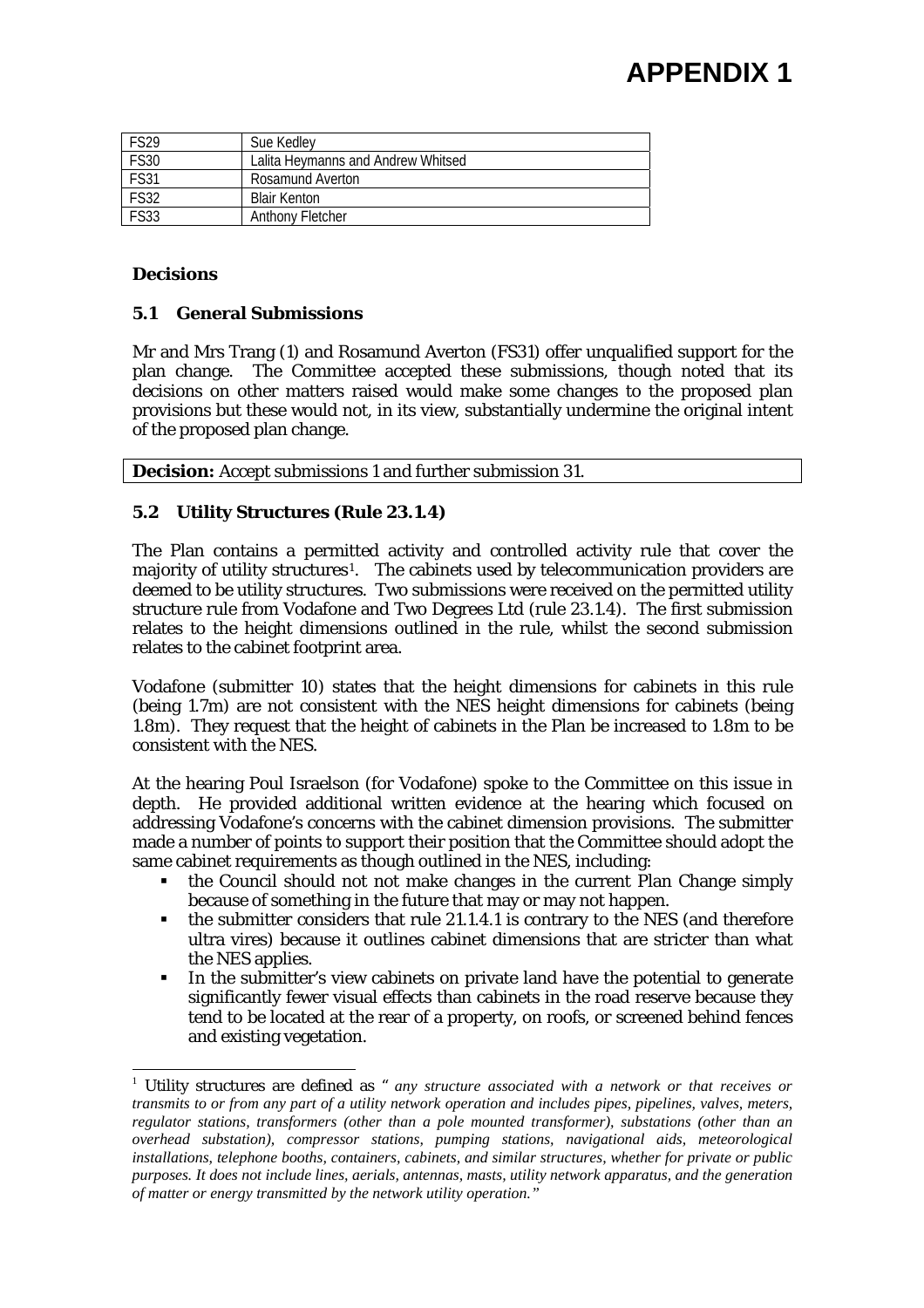If the provisions are more restrictive for cabinets situated on land other than legal road then that provides an incentive for telecommunication providers to locate the cabinets in legal road  $-$  a concern clearly for some of the other submitters to the plan change.

In summary the submitter asked the Hearings Committee to accept Vodafone's submission and to amend rule 23.1.4.1 so that the dimensions of utility structure are similar to the permissible dimensions of cabinets in the NES.

The Committee also heard from Ben Blakemore of Two Degrees during the hearing on its submission to the same rule. In their written submissions, Two Degrees had requested that the footprint (1.5m2) of cabinets also be reviewed to better provide for conjoined cabinets, which in their view have fewer visual effects in comparison with a complying detached configuration. The Committee saw images of different cabinet configurations in the Planning Officer's presentation at the beginning of the hearing and noted the officer's comments in her report on the issue.

During the hearing, Ben Blakemore outlined that they had also noted the issues raised by the officer in her report around the past and present interpretations of rule 23.1.4. In response, the submitter stated that having considered the issues, they sought to change the exact nature of the relief sought and agree with Vodafone in that they wish to see the general approach adopted in the NES applied to the plan's cabinet dimensions. This is in respect of both height (as sought by Vodafone) but also the area based requirements, noting that the NES adopts an 'effects based' approach to considering the footprint of cabinets.

In considering these submissions and the views of the Officer, the Committee agreed to accept the submissions put before it by Vodafone and Two Degrees. In particular it accepted Vodafone's view that to maintain the current cabinet dimensions might create perverse outcomes. The Committee noted during its deliberations that the reason for the change was to reflect the technical requirements of cabinets actually used by telecommunication providers so the relief sought is reasonable. The Committee explained that the Plan should not adopt the NES cabinet provisions verbatim, but as the dimensions specified in the NES matched the technical requirements then it was appropriate to amend the Plan's existing rule to better reflect the NES. Vodafone advised that some of its existing cabinets were 1.8 metres in height. The Committee also noted that in making this change, it would resolve the concerns raised by the officer relating to the current interpretation of the footprint area requirement.

The Committee specifically noted that, should the NES dimensions change in the future, that there was no presumption that the District Plan provisions would also need to be changed.

**Decision: Accept** the submissions of Vodafone (10) and Two Degrees Ltd (5) in respect of the cabinet dimensions in rule 23.1.4.1. See appendix 1 for revised provisions.

## **5.3 Mast provisions**

The plan change proposed three significant changes to the mast provisions. The first was to remove permitted activity masts in Residential and Open Space A Areas. The second change increased the setback of masts from Residential Area property boundaries. A new rule was developed to allow existing pole-like structures in Open Space A areas to be replaced with telecommunication masts; this was done in recognition of the concerns raised on the draft plan change about the inability to use Open Space A land to site permitted masts.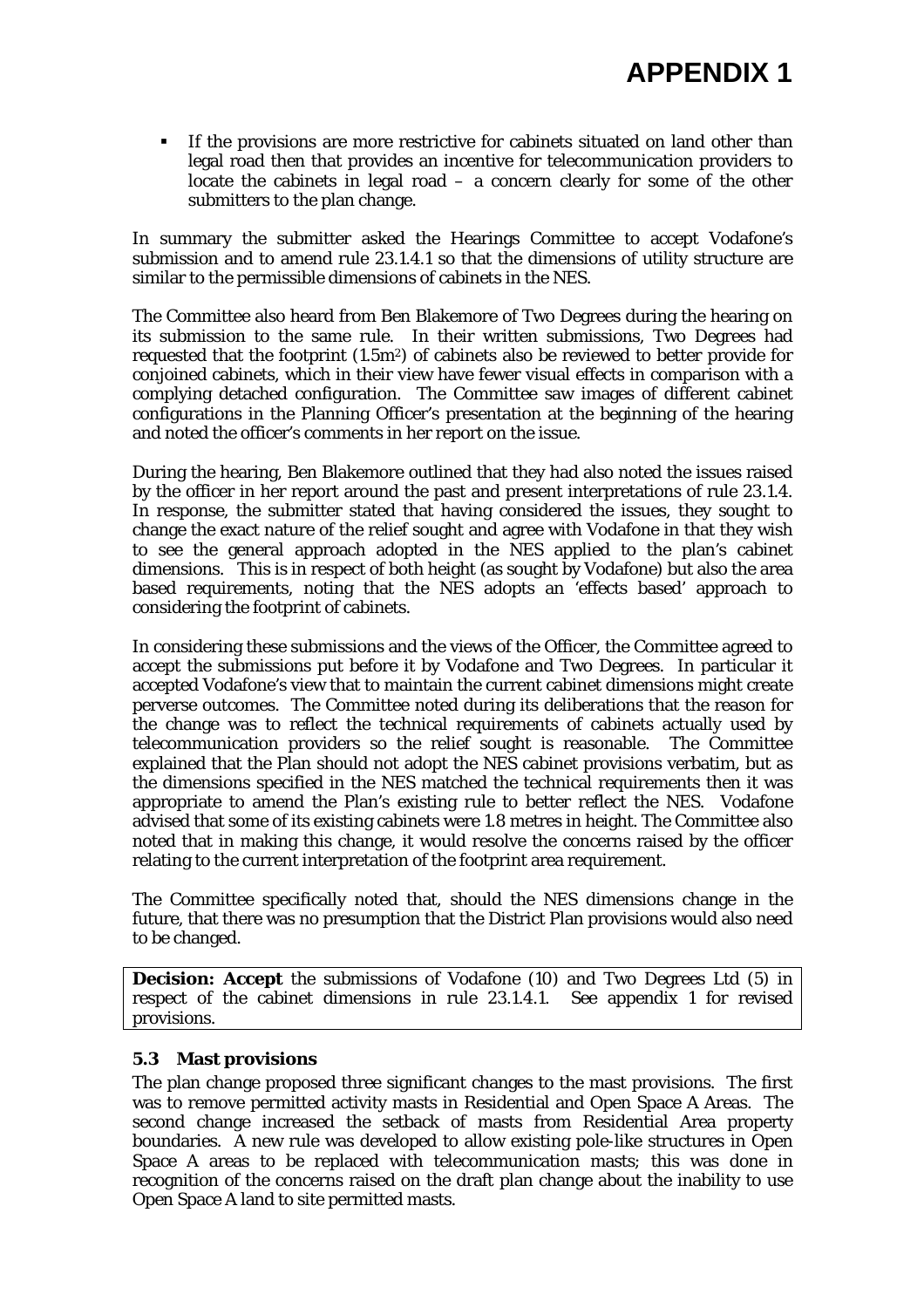## **5.3.1 Distance from residential boundaries**

Rule 23.1.8.5 was amended by Plan Change 74 to increase the distance that masts could be located from a Residential Area boundary from 3m to 5m.

The Committee noted the submission from the Ngaio Progressive Association (2) which supported this change as it will better mitigate visuals effects and give residents some piece of mind. The Committee felt that the submissions in opposition to Submission 2, were not wholly relevant to the main issue raised by submitter 2, and were adequately addressed in a separate decision of the Committee.

Mary Redmayne (7) opposed the plan change (supported in further submissions by submitters FS28, FS29 and FS30, but opposed by FS18 and FS21), noting that masts should be at least 100m from homes for visual and health reasons. Edward and Isabel Challies (FS28) and Lalita Heymanns and Andrew Whitsed (FS30) stated that the plan change does not take into account health effects of masts, focussing only on visual aspects and considers that the precautionary approach should be adopted as long as there is no scientific consensus on the human health effects of electromagnetic fields. Sue Kedgley (FS29) also notes that having cellphone antennas/masts next to ones home affects property values and potentially the health of nearby residents.

Both Mary Redmayne and Sue Kedgley addressed the Committee outlining their reasons for a greater separation distance between masts and homes.

Sue Kedgley noted her long interest in this issue because of concerns from the community regarding the effects of cell phone masts and antennas. She explained that the Green Party had vigorously opposed the NES for Telecommunication Facilities and is presently working on a Member's Bill to have it amended. Ms Kedgley noted that the effects (ie. health effects, property values and visual effects) of masts and antennas were inextricably linked and considered the Committee should not turn a blind eye to the health concerns of residents.

Sue Kedgley referred to European Union reports on the NZ Std 2772:1:1999 which considered that the NZ Standards only protects against acute effects, ignoring the longterm biological effects. The Committee also heard from Mary Redmayne (detailed below), Noeline Gannaway and Helen Foot on this specific issue. Ms Kedgley noted there was resistance in New Zealand to reviewing the NZ Std but that it was probable this would need to be done in the future. The submitter recognised the dilemma faced by the Council in responding to the concerns of submitters given the NES was in place which effectively limited the influence councils could have over the radiofrequency emissions issue.

Mary Redmayne is a PhD student at Victoria University, studying the health and policy implications of cell phone use. The submitter primarily spoke to the Committee on the health effects of antennas and the base stations on which they are sited (ie. masts). The Committee was referred to a number of studies which had provided a link between living close to cell phone base stations to increased cancer incidence. The submitter then talked more about NZS 2772.1:1999, stating that it was based on ICNIRP's guidelines[2](#page-5-0), and that the Chairman of ICNIRP has been quoted as saying that the ICNIRP limits are only intended to protect against established, acute effect (that exhibit thresholds). The inference being that the guidelines only seek to prevent short-term heat damage, and not chronic effects and 'non-thermal' biological effects.

l

<span id="page-5-0"></span> $2$  International Commission on Non-Ionizing Radiation Protection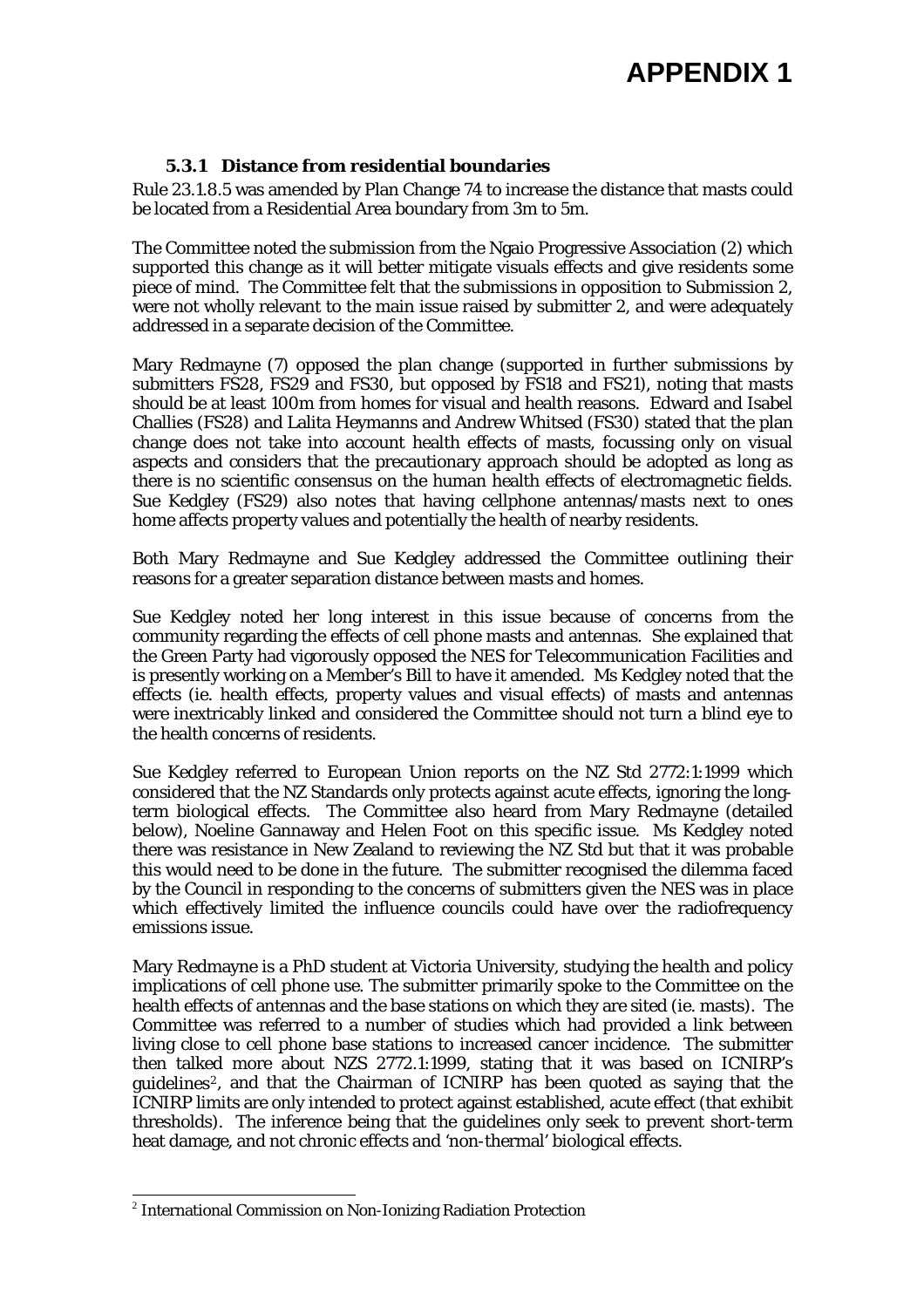The submitter went onto explain to the Committee that whilst NZS 2772:1 does only take into account heating effects it does still provide (in Clause 10(d)) a requirement that public exposure should be minimised where possible. The submitter challenged the Committee to consider whether the location of masts 5m from homes reflects compliance with that requirement. The submitter acknowledged that the request in her written submission that masts be sited 100m from homes was unrealistic, so suggested instead during her presentation that a 10m setback be adopted.

The Committee was sympathetic to the concerns of a number of these submitters regarding the appropriateness of NZS 2772 for managing the health effects from telecommunication masts. The Committee accepts that the established science and evidence may well change in the future in terms of recognising certain health effects of the antennas and associated masts. However, as acknowledged by one submitter, the Council must work within the legal parameters that have been set out. Clause 4 of the NES now overrides all radiofrequency emissions for telecommunication facilities. Further the Committee was not satisfied that it could make a decision to increase the distance of masts from residential boundaries (ie. to 10m as requested by Mary Redmayne during the hearing) solely on the basis of the health effects, while those effects still need to be widely recognised by the majority of the scientific community.

The Committee accepts that there is a visual effect that can be reduced by increasing the distance of masts from residential properties to 5m and in this respect accepts the submission from the Ngaio Progressive Association.

**Decision:** Accept submission 2 and reject submission 7, FS28, FS29 and FS30; and reject FS 18 and 21 (whose concerns are dealt with in section 5.10 of this report).

## **5.3.2 Masts in Open Space A zone**

Plan Change 74 proposed to amend Rule 23.1.8 so that new masts were not permitted activities in the Open Space A zone (as well as Residential Areas). Proposals to erect a new mast in this zone will now require Discretionary Restricted Activity consent provided they remain under 15m, or consent for a Discretionary Unrestricted Activity if proposed to be higher.

The plan change did however include a permitted activity rule to allow for replacement masts in the Open Space A zone (rule 23.1.8A). These masts would replace any existing pole like structure and could be up to 3m higher than the height of the original pole. This was drafted by the Officer in recognition of the concerns by Telecom as a result of the draft plan change provisions.

Natasha Wilson represented Telecom (12) at the hearing and spoke to its written submissions. In addition to Telecom's written submissions Ms Wilson noted that:

- Without flexibility in either the Residential or Open Space A Areas, pressure will be placed to locate new mobile phone sites within road reserve as a permitted activity under the NES regulations. Telecom submitted that locating a mobile phone in an Open Space A Area will often provide greater opportunity to minimise the visual effects than locating a site in the road reserve outside residential sites.
- Telecom sought that masts be permitted in the Open Space A Area as a compromise for not having permitted masts in the Residential Area.
- Telecom argued that Open Space A land is generally capable of absorbing structures associated with mobile telecommunications facilities for the following reasons: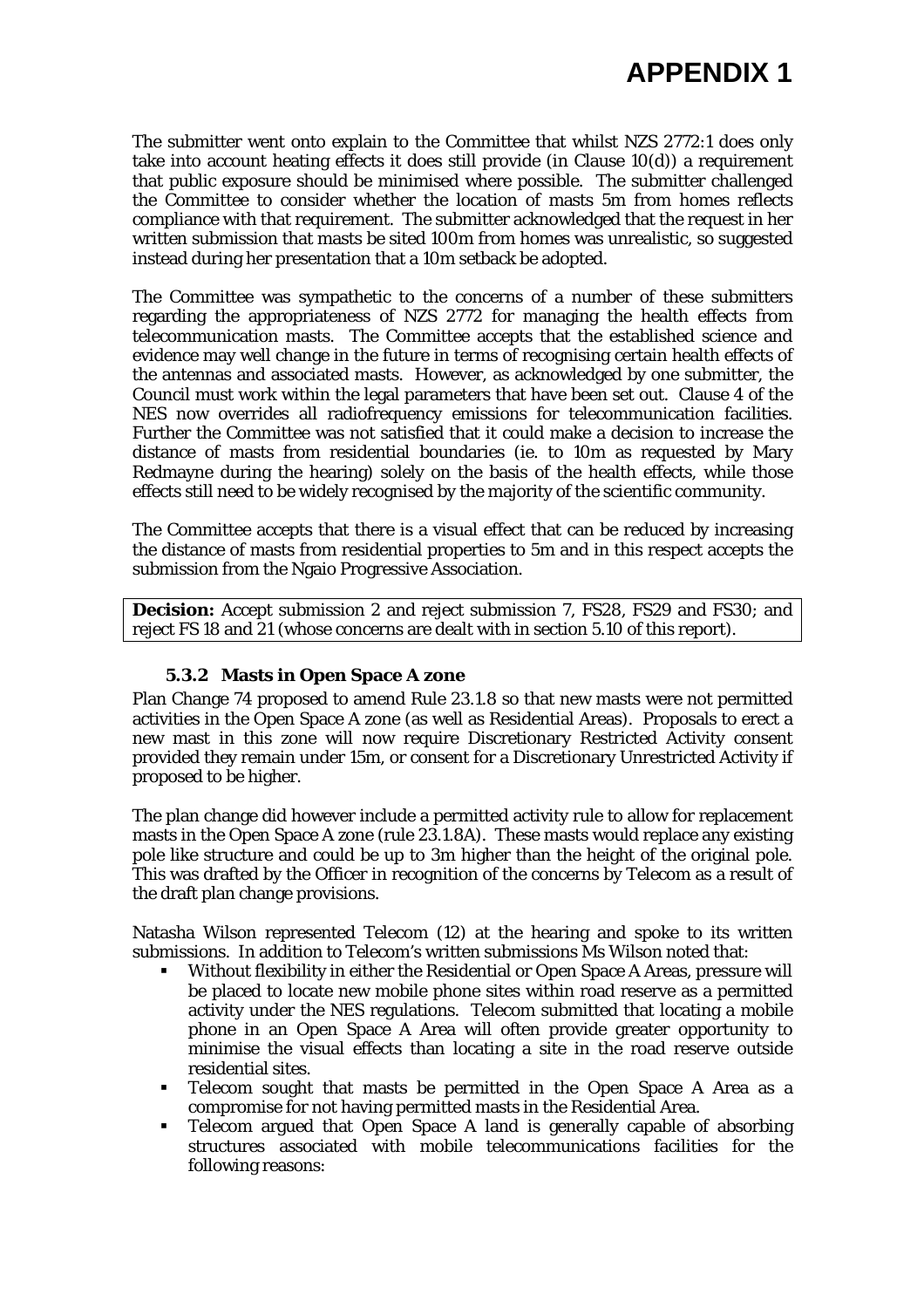- o There are already a number of structures consistent with telecommunication structures (eg. flood lights, changing rooms, storage sheds etc)
- o While surrounding by residential sites, the size of the sites means that a reasonable separation distance can be achieved from a residential property, and
- o In some cases vegetation can act as screening from residential areas.

Telecom argued that given the size and location of Open Space A areas, the zone is generally capable of appropriately absorbing telecommunication structures and ensuring that the adverse effects are mitigated. Also, with Council as the landowner, it has control as to whether these sites are appropriate for telecommunication facilities or not.

Telecom clarified at the hearing that while antennas can be sited on existing buildings in some situations, this is not always possible or practical due to the structural design of the building or lack of structural integrity, the height of the building relative to other surrounding buildings/areas that the public can access, use of the building /structure by other telecommunication providers, construction feasibility issues and lack of buildings or structures in a given area. For these reasons, Telecom maintained that provisions for free-standing masts (ie. 15m slimline masts) as a permitted activity was necessary to effectively provide for an appropriate and reliable service.

The Committee heard that the officer had responded to these issues by developing rule 32.1.8A permitting the replacement of pole like structures in the Open Space A zone. At the Hearing, Telecom noted that this compromise was appreciated but it did not satisfy Telecom's concerns as it would not provide the flexibility required or allow for an efficient process. Further, Telecom considered that the Officers recommendation could lead to greater proliferation of masts in residential areas (in road reserve) under the NES.

The Committee was not persuaded by the arguments presented by Telecom and instead considered that the 'compromise' provision (ie rule 23.1.8A) developed by the officer in response to their early concerns was a reasonable response to Telecom's concerns. The Committee remained committed to upholding the reserve values associated with the Open Space A land, and in particular noted that Open Space A land is used for a very wide variety of council parks and reserves. The nature of the use (eg. playgrounds versus sports fields), the widely varying sizes of Open Space A parks and the topography could all affect the appropriateness of a mast being located there and the effects it may generate. For instance, it did not agree it was appropriate to site these masts on open space A land that is very close to residential properties, which a large number of the neighbourhood parks and playgrounds are. Consequently, the Council was not satisfied that a permitted activity mast would be appropriate in all situations. Having established this, it felt that it could not accept the relief sought by Telecom.

The Committee received advice from Amber Bill, of Council Parks and Gardens that Parks and Gardens are often placed under pressure to grant landowner approval for developments on the basis that the District Plan allows for such developments. The Council strongly considered that it was inappropriate for landowner consent to be overridden by the regulatory process, and was therefore not satisfied that landowner control was currently enough or indeed the appropriate way to properly manage the environmental effects of these structures. Further guidance to Parks and Gardens officers might be provided through Reserve Management Plans, but these do not yet cover large portions of the city. Putting its own landowner's interests aside, the Council considered that the only proper way to manage environmental effects of any structures was under the RMA, and through appropriate planning provisions.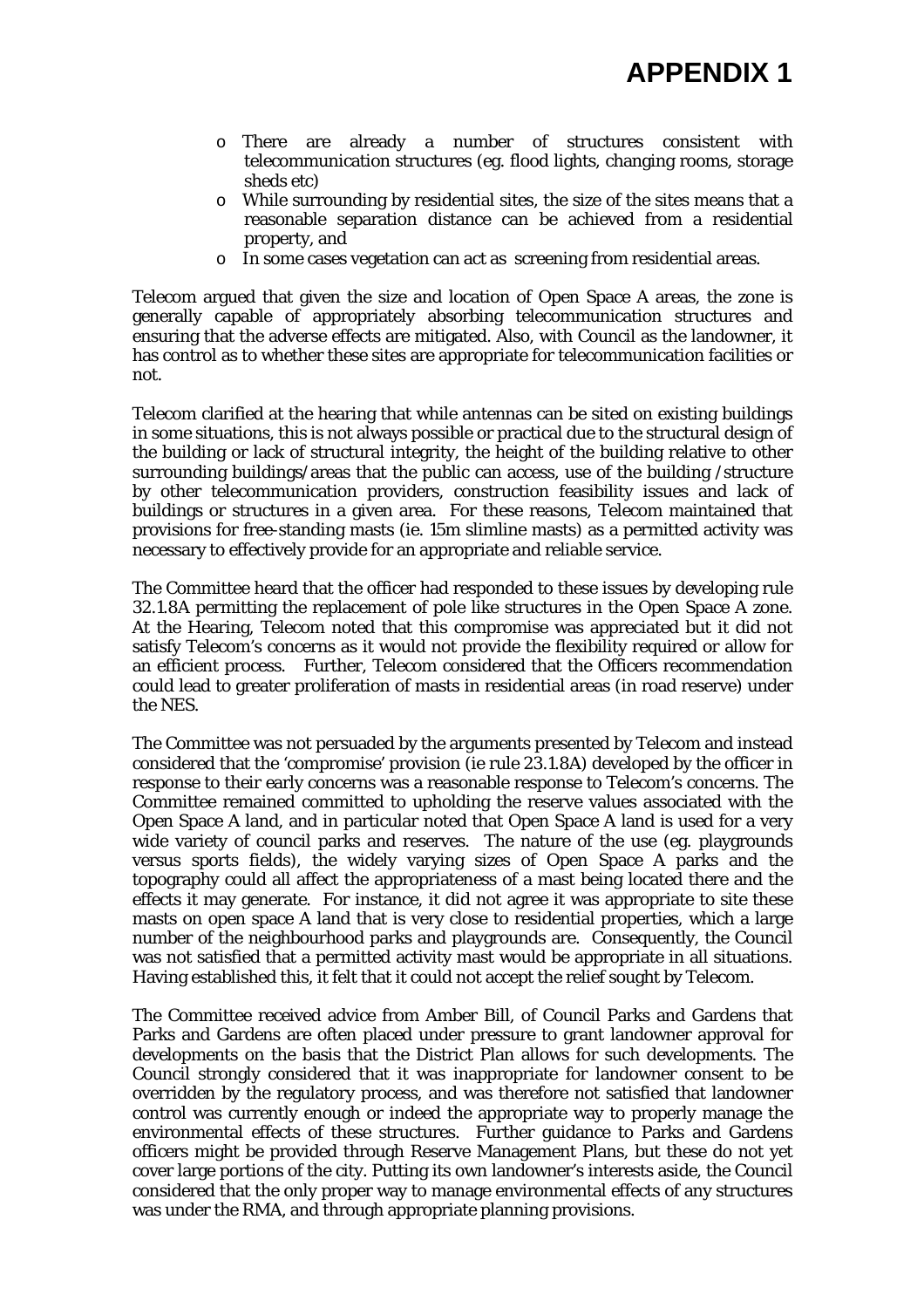**Recommendation:** Decline the relief sought by Telecom to amend rules 23.1.8, 23.1.8.8 and 23.3.1 to provide for masts up to 15m in height in the Open Space A area as a permitted activity, or any other consequential amendments required.

#### **5.4 Antenna provisions**

The Plan contains a number of permitted activity rules for antennas which set out different requirements based on the zone they are proposed to be located in (ie. rules 23.1.13, 23.1.14 and 23.1.15). There is a Controlled Activity rule if a proposed antenna cannot meet the permitted activity size dimensions (rule  $23.2.\overline{4}$ ), but otherwise antennas are processed as Discretionary Restricted activities.

The Plan change proposed to increase the setback of antennas from property boundaries from 1m to 5m.

## **5.4.1 Rule 23.1.13.2 Antenna Setback**

Two Degrees (5) sought a reduction of the proposed antenna setback from 5m to 3m. The submitter notes that as a result of the proposed removal of permitted masts in Residential Areas there will be an increased reliance placed on rooftop sites for antennas. The submitter considered that rooftop sites are actually usually preferred over pole sites in the road reserve (ie. under the NES). The submitter explained that an increased setback will require taller rooftop antenna structures in order to avoid shading caused by the rooftop edge. The submitter sought that the Committee adopt a 3m setback.

At the hearing the submitter clarified that antenna height was the major contributing factor to visual effects of antennas. The Committee asked whether the application of a sunlight access plane tool would be a preferred tool to a 5m setback. The submitter noted that this might be okay from the edge of a rooftop, but would not be suitable if taken from ground level. The Committee also asked how neighbours would retain some level of comfort from the effect of antennas. The submitter responded by stating that the main response was to site antennas above other nearby structures to reduce their visual effects.

During a joint submission by Helen Foot, Kay Austad, Diane Radford, and Virginia Barton-Chapple, Ms Foot referred to an actual situation where several Hay Street residents look directly at five antennas sited on top of the Kensington Apartments, located on Oriental Bay. Further these five antennas will soon be joined by a further seven antennas belonging to another telecommunication provider. As noted in the earlier discussion on masts, these submitters (and others) all spoke about the effects these antennas are having on them, both from a visual perspective, but also in respect of health effects and property values.

Telecom commented on the written submissions of Ms Gannaway, Helen Foot, Kay Austad, Diane Radford, and Virginia Barton-Chapple during the hearing. Telecom noted that health effects associated with permitted activity antennas are shown to be no more than minor.

Much of the arguments presented by submitters seeking an increase in mast distance from property boundaries are equally relevant to the discussion here about antenna setback, but have not been repeated here to avoid repetition. During her presentation, Ms Redmayne (7) did seek the following clause be added into the Plan: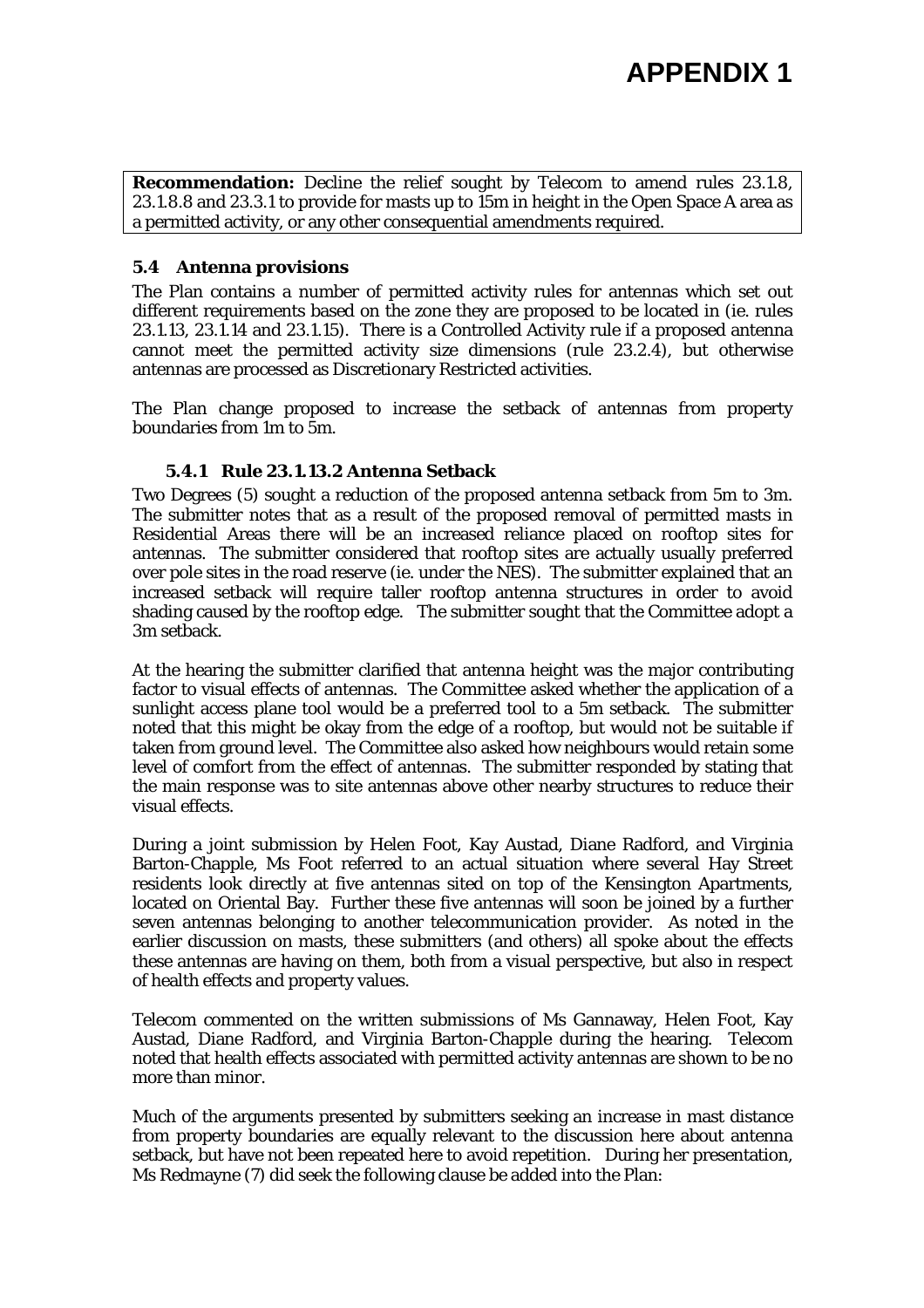## **APPENDIX 1**

*"No macro-cell antennas shall allow its main beam to fall on a residence or a health, childcare, or education facility when that home or facility is within 200m of the antenna'.* 

In line with the Committee's decision on masts in respect of health effects, the Committee is reluctant to impose substantial restrictions on antenna setback where those setbacks are sought as a result of concerns about health effects. Once again, the Committee accepts that the science on health effects is often very strongly debated. With little absolute consensus in respect of recognising the long-term biological effects of antennas the Committee considered it should make its decisions about antennas setback based on the effects that are well established, in this case visual effects.

As noted in the officers report, the primary reason for increasing antennas setback from 1m to 5m was to provide greater protection for residents from the visual effects of antennas and masts. The Committee heard however, that one result of this increased setback was that antennas may need to be placed higher on a building to overcome the effects of the increased setback. Having considered the relative merits of a higher antennas versus closer antennas, the Committee agreed that it should make the setback 3m, as sought by Two Degrees. Given the setback for masts at 5 metres the 3 metre setback would generally only be relevant for antenna on buildings.

**Recommendation:** Accept submitter 5 in respect of concerns about the antennas setback provision and adopt a 3m setback in rule 23.1.13.2. Reject submission 7 seeking a special provision relating to macro-cell antennas.

## **5.4.2 Antennas and consultation processes**

Noeline Gannaway (submitter 13) supported by FS 24, FS25, FS26, FS 27 and FS 29 opposed rule 23.2.4, which is the controlled activity rule for antennas that do not meet the permitted activity conditions. The submitter stated this rule should be amended to allow residents the right to consultation on the siting of cellphone antennas in their vicinity. She asks that the Council lead by example and enact its own 'bylaw' requiring consultation with communities by telecommunication providers prior to the erection of cell phone towers.

Sue Kedgley (FS29) sought that the Council require telecommunication providers to consult with local residents to come up with a location which is least harmful/intrusive for a community. She suggested a working group composed of telecommunication providers, the local community and Council to agree on locations. At the hearing she noted and supported the comments in the officers report about Council's recognition of this issue as a sensitive one for local communities and the Council's use of the 'caravan' process during site selection.

The Committee agreed with the officer's view that telecommunication providers should consult with local communities before erecting new masts and antennas and indeed considered that the telecommunication industry still had room for improvement in this respect. Consultation is a fundamental part of the planning process and doing so is regarded as best practice in the profession. However, the Committee was mindful that the RMA itself does not require consultation for every proposed land use activity and the Council is not in a position to require this.

Ms Kedgley had also initially sought that the Council introduce a bylaw to require consultation. However, from the submitters' comments during the hearing in response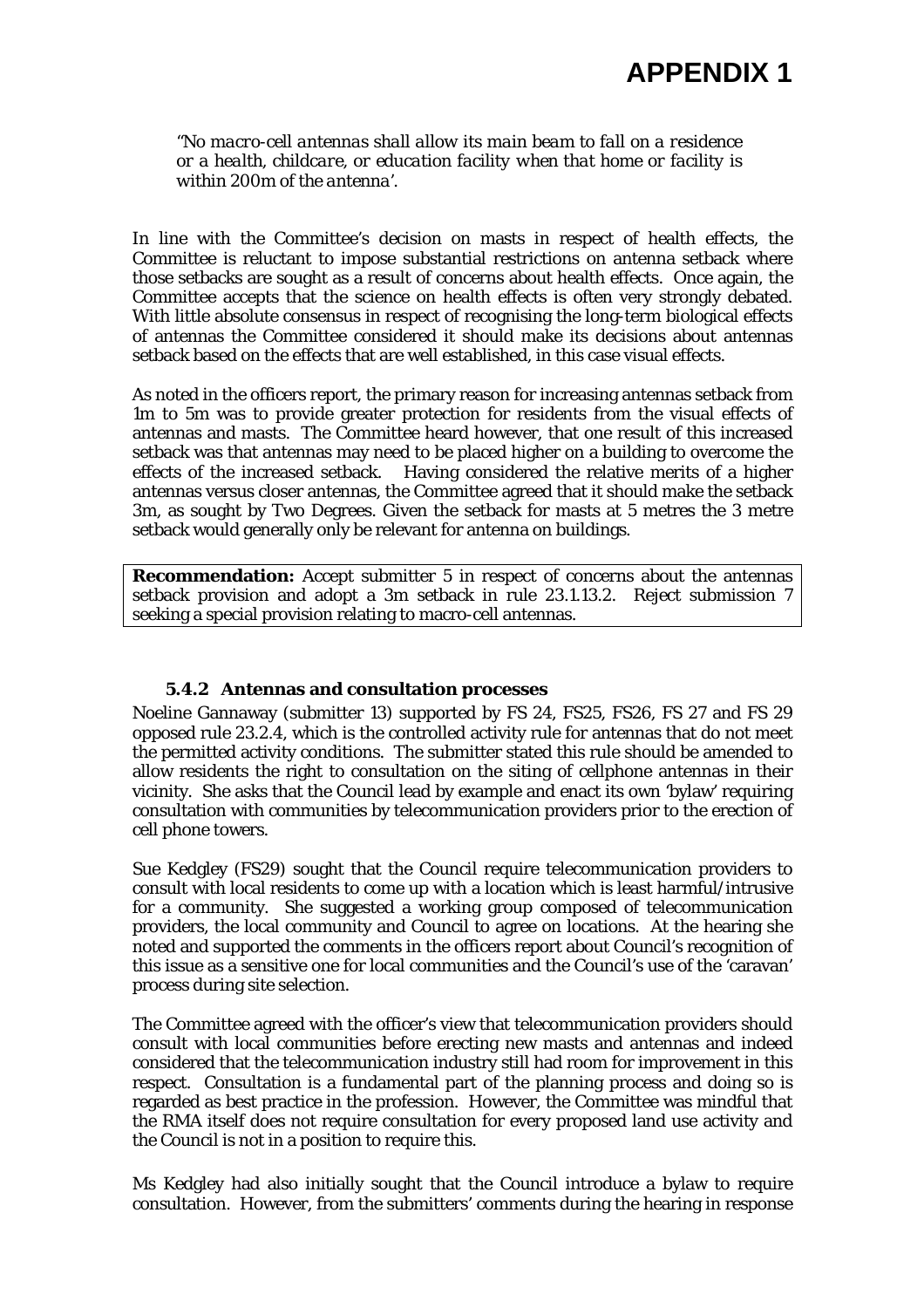to the Officer's report, it is apparent that she accepted that a bylaw was not an appropriate solution.

It is noted in here that the Officer had recommended that the concerns of these submitters might be partially addressed if the Council were able to collect and retain a database of accurate information about radio frequency emissions. This information is presently provided in an ad-hoc manner as each resource consent or certificate of compliance is provided.

At the hearing Vodafone challenged the Officers recommendation in respect of these provisions. It noted that as these provisions were contained within the NES they were already in effect. Further, Vodafone did not consider it was within the scope of any submissions to add these provisions into the Plan. The Committee agreed that as the provisions were already in effect with the NES, then it was not strictly necessary to adopt these into the Plan. The Committee did however wish to recommend that the Council look or ways to better collate the information provided by telecommunication providers in respect of antennas radiofrequency emissions. This may involve the need for independent testing.

**Recommendation:** Reject submissions 13, FS 24, FS25, FS26, FS27 and FS29 that seek a bylaw be developed to require consultation. Accept Vodafone's submission to reject the recommendation of the officer to include provision in the plan outlining information requirements.

## **5.5 Mast and Antenna provisions - relationship to Council water assets**

Wellington City Council (3) sought changes to the Plan Change, especially rule 23.1.13.2 which proposed to increase the setback of antennas from residential property boundaries from 1m to 5m in response to concerns from the community about the proximity of antennas to their properties. The Council's submission was opposed by FS 21. The further submitter's concerns are comprehensively dealt with in section 5.10 of this report.

Concerns were raised after notification of the Plan Change by the Infrastructure Directorate of the Council that the proposed increase in antenna setback would have implications for it as antennas are increasingly becoming a requirement on all Council water reservoirs, pump stations and the like. Many existing pump stations are situated very close to residential property boundaries and in some cases occupy their whole parcel of land. As a result, these antennas would not meet the proposed antennas setback, requiring a resource consent (and potentially a notified resource consent).

Capacity (Council's water services provider) opposed the antenna provision and the changes made to the mast provision (rule  $23.1.8$ ) which would require resource consent for any new mast in a Residential Area. Capacity opposed these changes stating the provisions would place an unnecessary burden on the Council's three water assets, for little additional environmental benefit, would not reduce community concerns and is inconsistent with the practice of other councils. They sought that the changes be withdrawn or that allowance is made for the telemetry infrastructure used by Capacity.

Robert McCrone and Paul Winstanley attended the hearing to represent Capacity. They explained that Capacity uses a computer based telemetry system to send real-time information to the main offices. The system consists of: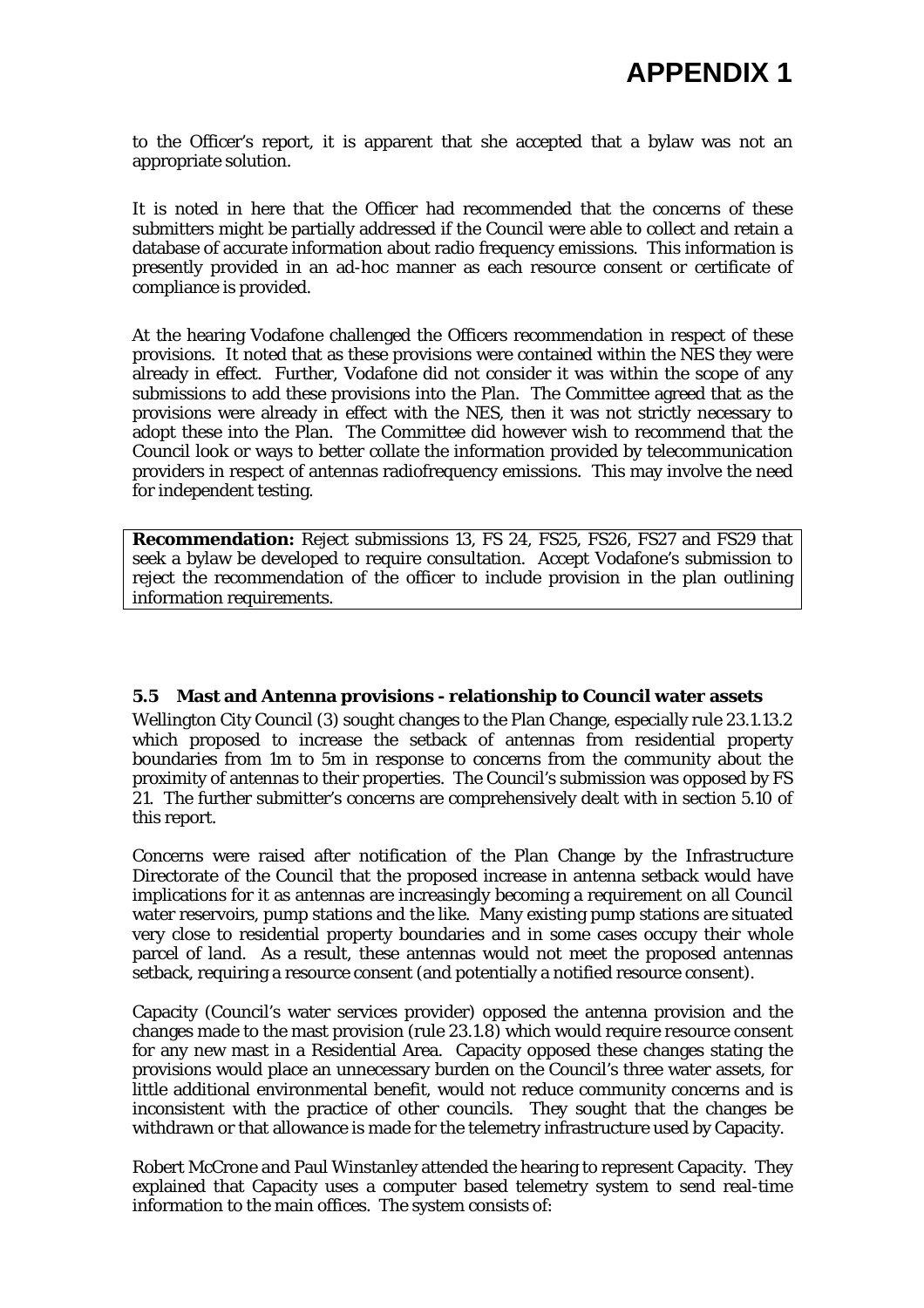- A master station which is a computer based system for remote control of equipment at reservoirs and pump stations, display of information and recording data. This is situated at Capacity's Petone offices.
- Out stations located at the various reservoirs, pump stations, rain gauges and area water meter sites throughout the city.
- The radio communications link to relay information between the master unit and the out stations.
- The system is designed to relay information only on an ad-hoc basis whenever an issue arises or a threshold is met. In this regard, the outstations act more like mobile phones, making calls automatically whenever a notification is required.

At the hearing, Capacity provided the Committee showed the nature, size and scale of aerials used in the telemetry system. Capacity also clarified that the radio communications link used in the telemetry system operates between 440-470 MHz (similar to a household television), which is well below the 3 kHz – 300GHz provided for in the NES. They showed the Committee the two main types of aerials used:

- A whip aerial: no longer than 300mm, but needs to be elevated above surrounding hills or large buildings to improve the signal and to protect it from vandals.
- A low profile aerial: 70mm high, 60mm wide and approximately 175mm long. This aerial is almost solid metal, black in colour and resembles a suitcase handle in appearance and size.

While the low profile aerial is used more commonly now, the Committee heard that whip aerials will still be needed in some situations.

Like many other submitters, Capacity noted the concern with the definitions of antennas and aerial used in the Plan. The low profile aerial described above does not fit the definition of aerial (though this is what Capacity calls it) and so would be regarded as an antenna. As proposed Plan Change 74 has tightened the antenna provisions, it is likely that resource consent would be required for the low profile antenna. Capacity did not consider that there could be any adverse effects from such antenna given its small size. For the same reason, it did not support the Officer's recommendation to expand the scope of the controlled activity antenna provision, rather than amend the permitted activity standards as requested because it did not see how the Council could suggest conditions to mitigate the effects of the small antennas.

Capacity requested the Committee to amend with the permitted activity conditions or amend the definitions for aerial and antennas as the best way to address the minimum telemetry infrastructure requirements.

The Committee (comprising Ngaire Best and Leonie Gill for the consideration of the Capacity submission), were both satisfied that the aerials/antennas used by Capacity in the telemetry system had less than minor environmental effects and therefore should be permitted activities.

In considering the best way to accept the relief sought by Capacity, the Committee has, given other submissions to reconsider the definitions of aerial and antenna, decided that redrafting the definitions is the best approach. The Committee has combined the two definitions into one, (noting the many other district plans do not define either term or perhaps only define antenna). Further, the Committee has excluded certain sized aerials/antennas from the definition, ie. those aerials/antennas deemed to have no environmental effects. The effect of this is that any antennas/aerial not meeting the definition is not covered by the District Plan, and therefore permitted under the Resource Management Act.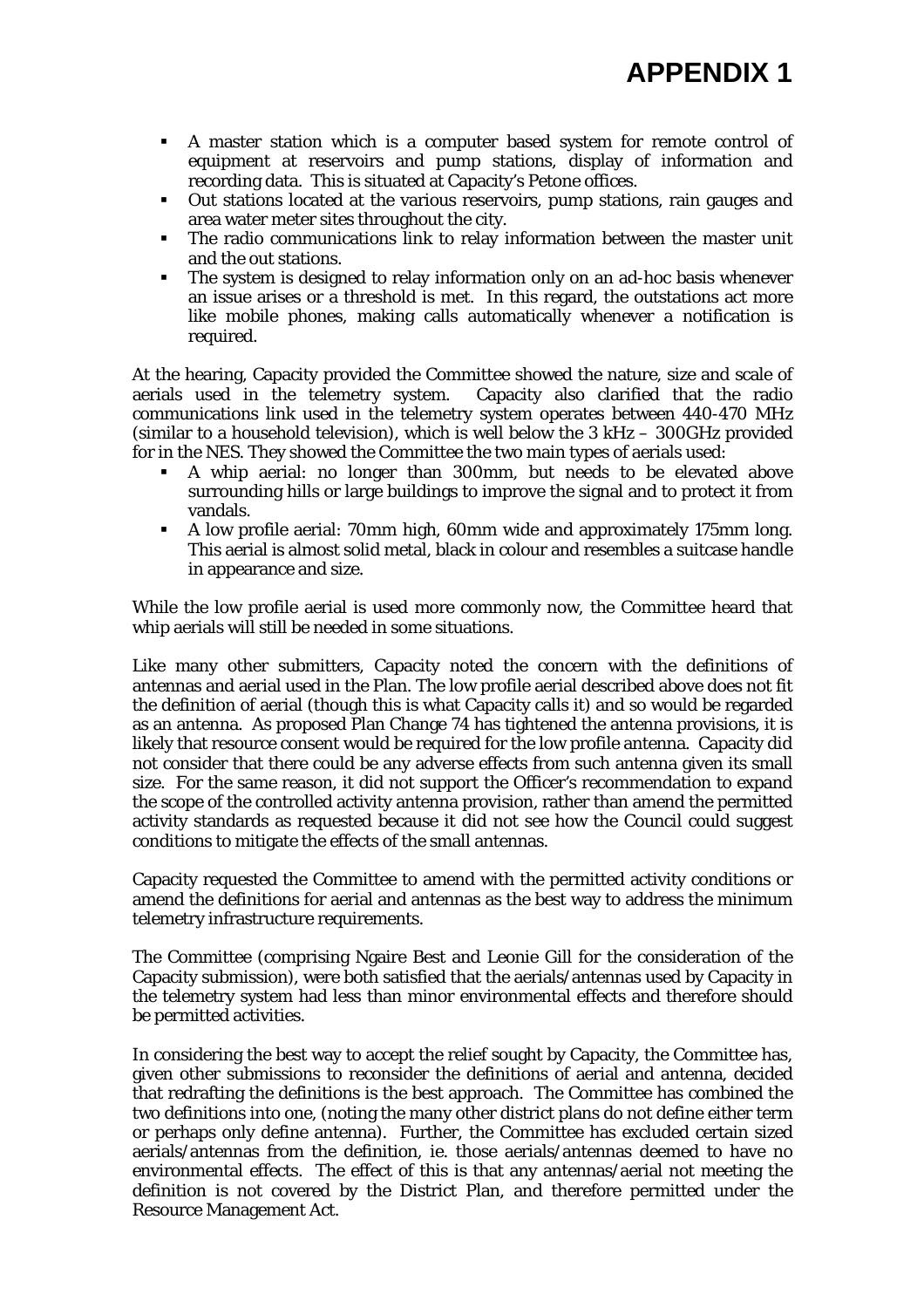**Recommendation:** Accept the submissions of Wellington City Council (3) and Capacity (FS22) by amending the definitions of antenna and aerial such that the type of antennas used in the telemetry system would be regarded as permitted activities. Accept all other submissions seeking the definitions of 'aerial' and 'antenna' be reconsidered.

## **5.6 Policy and rules for Open Space B and C zoned land**

#### **5.6.1 Background**

The New Zealand Transport Agency (submitter 6) does not support proposed new policy 22.2.1B or rules 23.1.4 and 23.2.1A (ie. utility structure rules). The submitter is concerned about how the policy and these rules may affect work that is to be carried out to improve the safety of Mt Victoria and The Terrace tunnels. The land above and to the north of the Mt Victoria tunnel is zoned Open Space B and C, whilst land to the west of the Terrace Tunnel is zoned Open Space C.

The submitter considers that as the Plan Change is primarily about managing the effects of telecommunications structures, the changes to the policies and rules should be focused on telecommunication structures, not other utilities. The changes requested by the submitter to both the policy and the rules have the effect of narrowing the scope of the policy and rules to telecommunication structures only.

The Committee notes that a pre-hearing meeting was held with NZTA representatives and the Council Officer processing the Plan change. At the meeting the submitter outlined the nature of the works that may be required to improve tunnel safety and their concerns with the proposed policy. While the plan change was focused on telecommunication structures, the policy in question was drafted to apply to all utilities and could significantly affect their ability to obtain a resource consent for the tunnel safety programme. Options for how the policy might be re-worded were discussed during the meeting but no final decision made.

At the hearing, the submitter noted support for the Officer's recommendation to delete Policy 22.2.1B. The officer had recommended deletion on the basis that it is better to delete it altogether than restrict its meaning to just that of telecommunication structures. This is because it might imply that other structures were acceptable in these areas, which is not the case. The submitter sought that this recommendation be accepted.

The Committee have decided however not to accept the officers recommendation in respect of this policy. The Committee does not accept the view that the policy should be deleted in response to the NZTA submission. On the contrary the Committee considered the Policy acts largely to clarify what the existing rule structure already suggests, ie. the discouragement of utilities on Open Space B and C land and Conservation Areas by making them Discretionary Unrestricted Activities. The policy also acts to clarify the intent of new rule 23.1.8A. The Committee considered that the policy provided scope for utilities in Open Space B and C and Conservation Areas to be considered and noted that where an applicant demonstrates it has explored a wide range of options and none of them are deemed to be suitable, then this would be sufficient to pass the gateway test in respect of this policy. This does not imply the application will be granted, but allows the application to be considered on its merits.

In response to the submitters assertions about whether there is scope to adopt this policy in the Plan Change, the Committee considers it is debatable as to whether the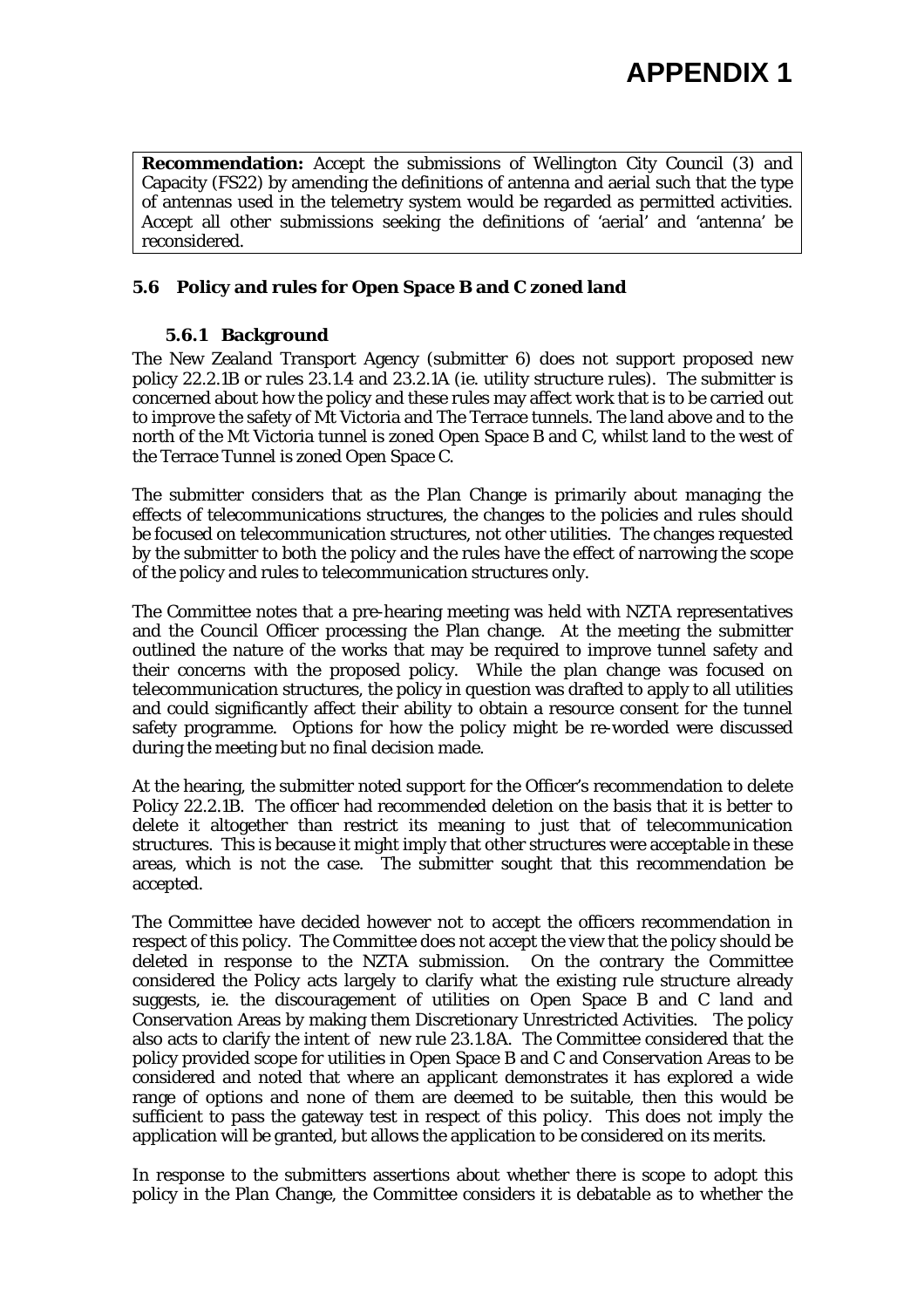policy is "inappropriate" [3](#page-13-0) given the words used in the Section 32 report that the scope of the plan change is limited to issues relating to telecommunication structures. The Committee accepts the officer's explanation of how the policy was developed. That is, that the original drafting of the policy was done in response to telecommunication structures in these areas, but that further work on the policy lead it to be expanded to cover all utilities in recognition of the existing rule structure already in the plan for Open Space B and C areas and the Conservation Area. As the policy acts to clarify the intent of rules that were already in the Plan prior to the plan change, the Committee is satisfied that the policy's inclusion in the Plan is appropriate.

**Decision:** Do not accept NZTA submission to delete policy 22.2.1B.

#### **5.6.2 Rules 23.1.4 and 23.2.1A**

The NZTA considered that these two rules (relating to utility structures) should also be narrowed in focus to telecommunication utility structures. At the hearing the submitter clarified that the proposed deletion of the words "with the exception of land which is not on a formed legal road within" from the main part of the rule meant that the activity status of small scale above ground utility structures on legal road in Open Space B and C and Conservation zoned land changes from permitted or Controlled to Discretionary Unrestricted.

The submitter was particularly concerned that this imposes a very stringent framework compared with the scale of effects likely to be generated. The submitter was very concerned about these changes because there are stretches of undesignated state highway network that adjoin Open Space B or C zoning, meaning that the district plan rules apply for the installation of structures instead of NZTA being able to rely on its designation. The submitter referred to structures such as vents for the Mt Victoria Tunnel, signal boxes, traffic monitoring boxes, signs, barriers etc. The submitter considered that with the proposed change to Plan Change 74, these structures would now require an unrestricted discretionary activity consent.

The Committee did not agree that this level of consent would be required for such activities in all situations. Rule 23.1.17 expressly permits traffic management structures on legal road. Traffic management structures are purposefully not defined as structures used for traffic management purposes are likely to change over time. The Committee was comfortable that the types of structures mentioned by the submitter in their evidence would be permitted on legal road zoned Open Space B and C. The Committee considered that the legal road was the most likely (and certainly preferred) location for many of those traffic management structures. The Committee felt that if the changes to these rules meant that more creative solutions have to be developed to ensure the structures remained on legal road rather than on Open Space B or C or Conservation Sites, then this would be a positive outcome of the rule change. The Committee also considered that there is a strong expectation that Open Space B and C land would remain largely clear of utility structures, and that what new or replacement structures there are within Open Space B and C zones would need to be carefully sited and hidden. The Committee also considered that Management Plans for these areas would provide guidance to Parks and Gardens officers in considering whether or not to give land owner approval.

**Decision:** Do not accept the relief requested by submitter 6 in relation to rules 23.1.4 and 23.2.1A.

l

<span id="page-13-0"></span><sup>&</sup>lt;sup>3</sup> Paragraph 28 of NZTA oral evidence.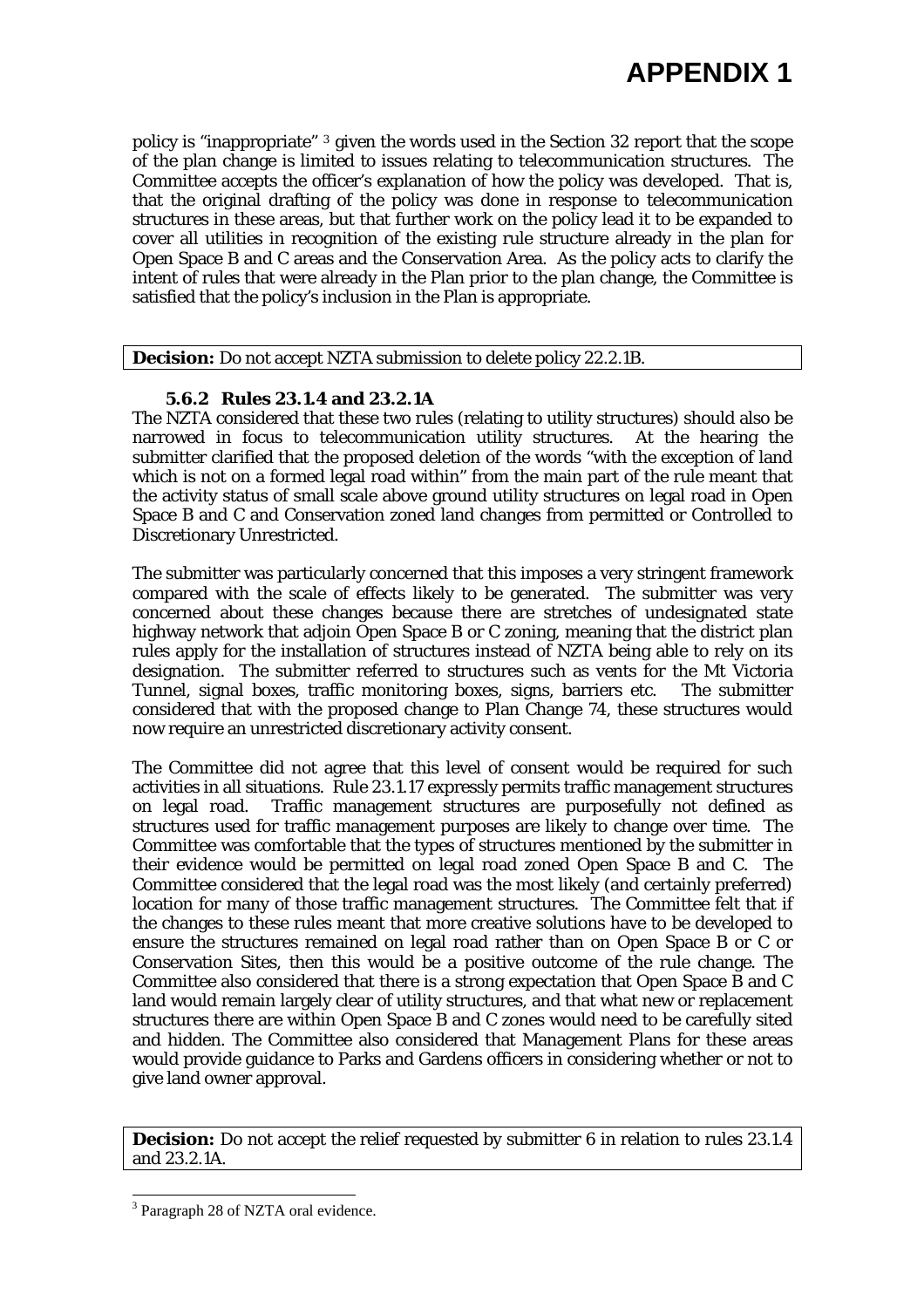#### **5.7 Heritage provisions**

Vodafone (10) seeks clarification on how the heritage provisions are intended to work in relation to the siting of utility structures, and presumably antennas. They seek that the heritage provisions of the Plan Change only apply to road reserve in heritage areas and not apply to road reserve adjacent to heritage sites or sites containing heritage items.

During the hearing, the Committee heard from Vodafone that the Officer's recommended redrafting of the heritage provisions was acceptable. The Committee did however also hear from NZTA on the drafting of the heritage provisions. Rather than rewrite the provisions as suggested by NZTA (which would have lengthened the provisions significantly), the Committee have reverted back to the use of the phrase "heritage item" which is defined as including buildings, objects, areas, trees and sites of significance to Tangata Whenua or other Maori that are listed in the Plan. This wording change does not affect the meaning of the heritage provisions.

The Committee considered that it was appropriate to consider the impacts of utility structures on road reserve on adjacent heritage sites, and that this would be in keeping with the NES. However the Committee accepted that there were no submissions allowing it to make such a clarification in the rules.

**Decision:** Accept Vodafone's submission in respect of the heritage provisions to clarify the intent and application of the rules to legal road adjacent heritage sites.

## **5.8 Co-location and the Non-notification statement in rule 23.3.1**

PC74 proposes to include a new non-notification statement in rule 23.3.1 which states that where the additional mast height is less than 3.5m and will be used to support the antennas of two or more telecommunication networks, then the Council can process the application on a non-notified basis.

New policy and assessment criteria are included in the plan change to guide the decision-making process. Key components of the policy include:

- that the Council supports co-location as this should result in the overall reduction of masts in the city.
- that the Council will consider breaches of mast height limits in order to achieve co-location, provided the additional height can be accommodated by the surrounding environment.
- a requirement to assess the surrounding environment including the nature of surrounding activities
- a statement that suggests that a proposal that includes the disestablishment of an existing mast elsewhere is likely to be treated more favourably.

The effects of the co-location application will be limited to the visual effects associated with the additional height and width of the mast and the bulk of the additional antennas compared with the existing situation.

Vodafone (10), supported by Telecom in a further submission (FS23) seek that the proposed non-notification statement in rule 23.3.1 be amended to refer to 'replacement masts' as well as existing masts. At the hearing, Vodafone noted the officer's discussion on its submission (which clarified that what Vodafone was seeking was what was intended by the provision, but that this could be clarified further) and asked that the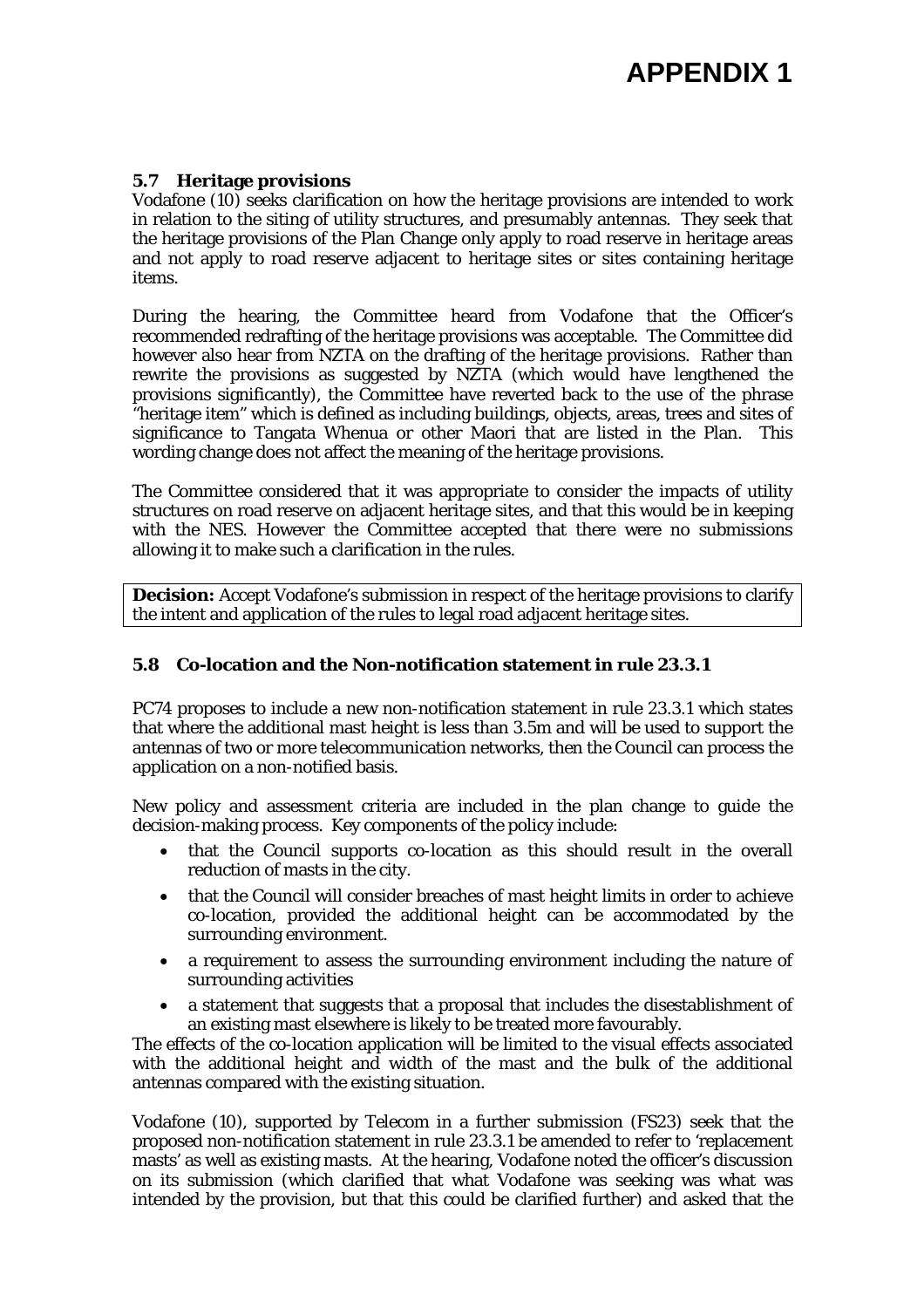Committee adopt the officer's recommendation to include the words 'replacement masts' in the non-notification statement. The Committee agrees that the revised wording is appropriate and clarifies that a replacement mast may be needed to support the weight of the additional antennas.

Mary Redmayne (Submitter 7) noted in her submission that co-location should be approached with caution. A number of other submitters (13, FS 24, FS25, FS26, FS27 and FS29) all had concerns with the lack of consultation that occurs as part of the proposed siting of new masts.

During the hearing, Telecom (12) noted that none of those submissions provide justification or reasons for not allowing co-location. Telecom acknowledged that there are some disadvantages to co-location, but considered the benefits far outweigh any cost.

The Officers report considers the pros and cons of co-location, which the Committee has outlined again below:

**Pro's** 

• Fewer masts in some locations would be a better visual outcome

#### **Con's**

- Co-location requires a larger mast to cope with the weight and wind load of additional antennas
- Co-location requires approximately 3.5m of additional height on existing masts
- In some locations larger, taller masts with more antennas will be a worse outcome than for example two shorter, slimmer masts.

Vodafone (10) noted at the hearing that there are benefits to existing telecommunication providers for wanting co-location to occur. With sites all over the country and new players entering the market, there is scope for quid pro quo arrangements to be established. Also, having a new provider wanting access to an existing site provides an additional revenue stream, or at the very least helps to reduce to their costs associated with the lease agreement.

The Committee strongly considered that overall there are significant advantages in encouraging co-location.

The Committee heard that the current rules work to discourage co-location because it is generally easier to build a new mast than add height to an existing mast. In Wellington specifically, seeking additional mast height is likely to trigger a publicly notified, discretionary resource consent. Removing the planning barriers to co-location will at least help co-location to be considered as an option by the telecommunication providers.

Telecom noted at the hearing that the officer's report stopped short of making a recommendation to the Committee on this issue in particular. When queried about this, the officer noted that traditionally decisions about non-notification statements are fraught and whilst clearly there were benefits to co-location, rightly or wrongly the officer considered it was a decision to be made by the Committee alone.

The Committee was entirely satisfied that the non-notification statement proposed in the plan change was an appropriate response to remove existing barriers to co-location. The Committee was satisfied that the effects of such proposals would be well managed through the consent process, and that the Council was still in a position to decline consent where it considered the surrounding environment cannot sufficiently cope with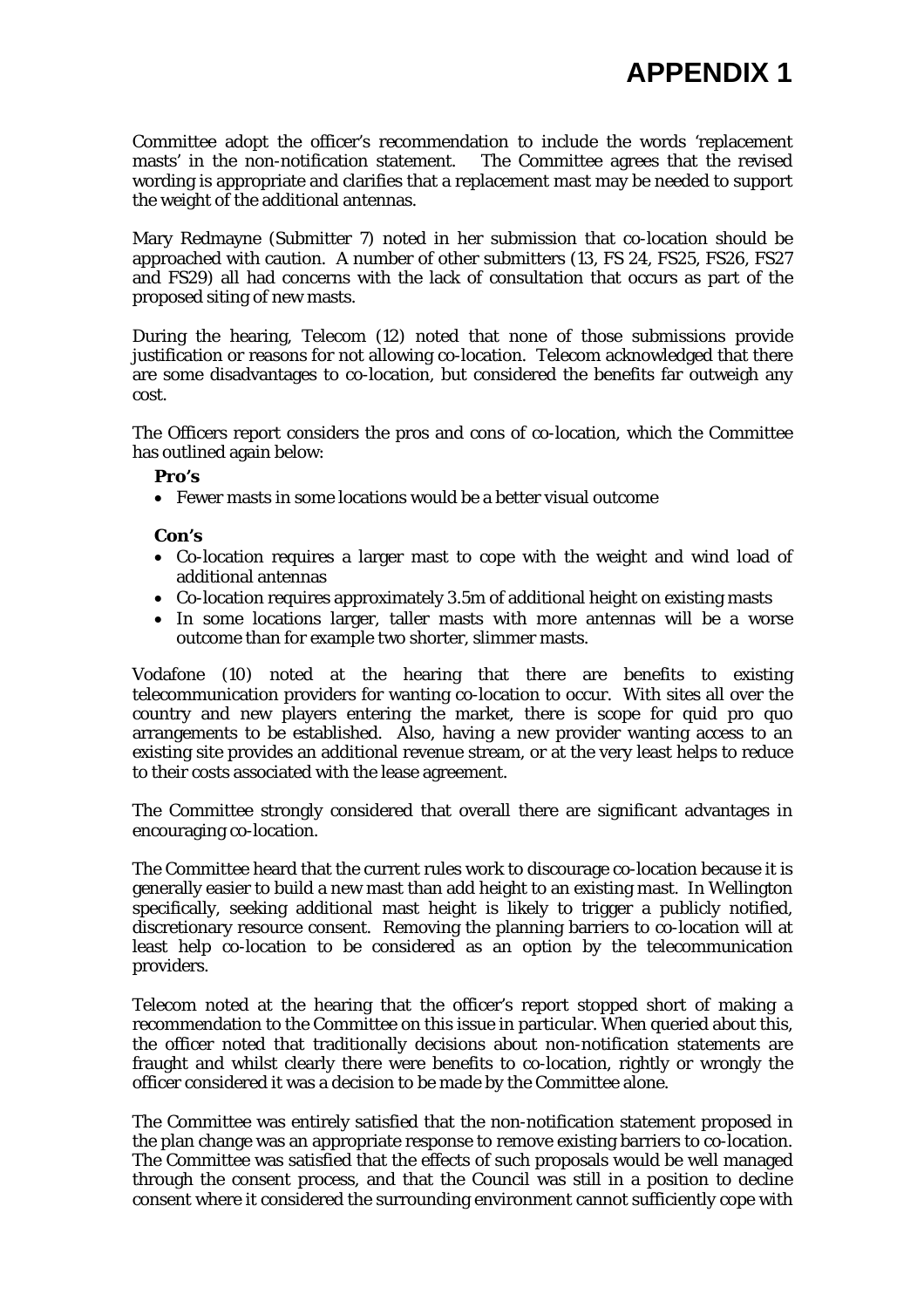the additional effects generated by additional height. The proposed new policy 22.2.1.1A which outlines what the Plan is trying to achieve in respect of co-location was also adopted by the Committee.

**Decision:** A**ccept** the submissions of Vodafone (10) and Telecom (FS23) and amend the wording of the non-notification statement in Rule 23.3.1 to include the words "or replacement" after the word 'existing'. Adopt policy 22.2.1.1A.

#### **5.9 General minor amendments**

#### **5.9.1 Policy 22.2.1 and policy explanation**

Vodafone (10) objects the use of the word 'vulnerable' in the policy because it is an emotive word and therefore not appropriate in a statutory document. They seek a less emotive term be used instead, such as 'sensitive'.

The Committee agreed that the alternative word suggested ('sensitive') was a more appropriate word for use in the policy.

**Decision:** Accept Vodafone's submission and delete the word 'vulnerable' from policy 22.2.1 and in the subsequent explanatory text and replace with the word 'sensitive'.

#### **5.9.2 Assessment criteria 23.4.1.1**

Two Degrees Mobile Ltd (5) submits that assessment criteria 23.4.1.1 be amended as it does not consider that 'existing vegetation and surrounding building forms and development' should be relied upon to mitigate effects. The submitter notes that other assessment criteria in the same rule (ie. 23.4.1.3 and 23.4.1.4) both include reference to the use of mitigation techniques including sensitive siting and design and appropriate planting and/or screening and the use of colour.

The Committee agreed with the Officer's report in respect of this submission. That is mitigation techniques might be an appropriate solution, however, such mitigation techniques should not be used in the first instance to avoid looking for an existing environment that can absorb the structures. This clarification would be useful both in the assessment criteria as well as the policy explanation, as it is a more generic concept that applies to all forms of telecommunications structures. The Committee adopted the recommended changes outlined in the Officer's Report.

**Decision:** Accept in part submission 5 and amend 23.4.1.1 to include a new bullet point allowing for other mitigation techniques and amend the explanatory text for Policies  $22.2.1.1 - 22.2.1.2$ , as outlined above.

#### **5.9.3 Errors**

Vodafone (10) and Wellington City Council (3) note some inaccuracies in the Plan Change text that need to be corrected to allow the rules to work effectively. The Committee looked at all changes and agreed the changes should be made to ensure proper operation of the rules.

#### Rule 23.1.8A.4

The rule includes a reference to the rural zone, but the rule only applies in the Open Space A zone. Remove the text "except in the Rural Area" from 23.1.8A.4.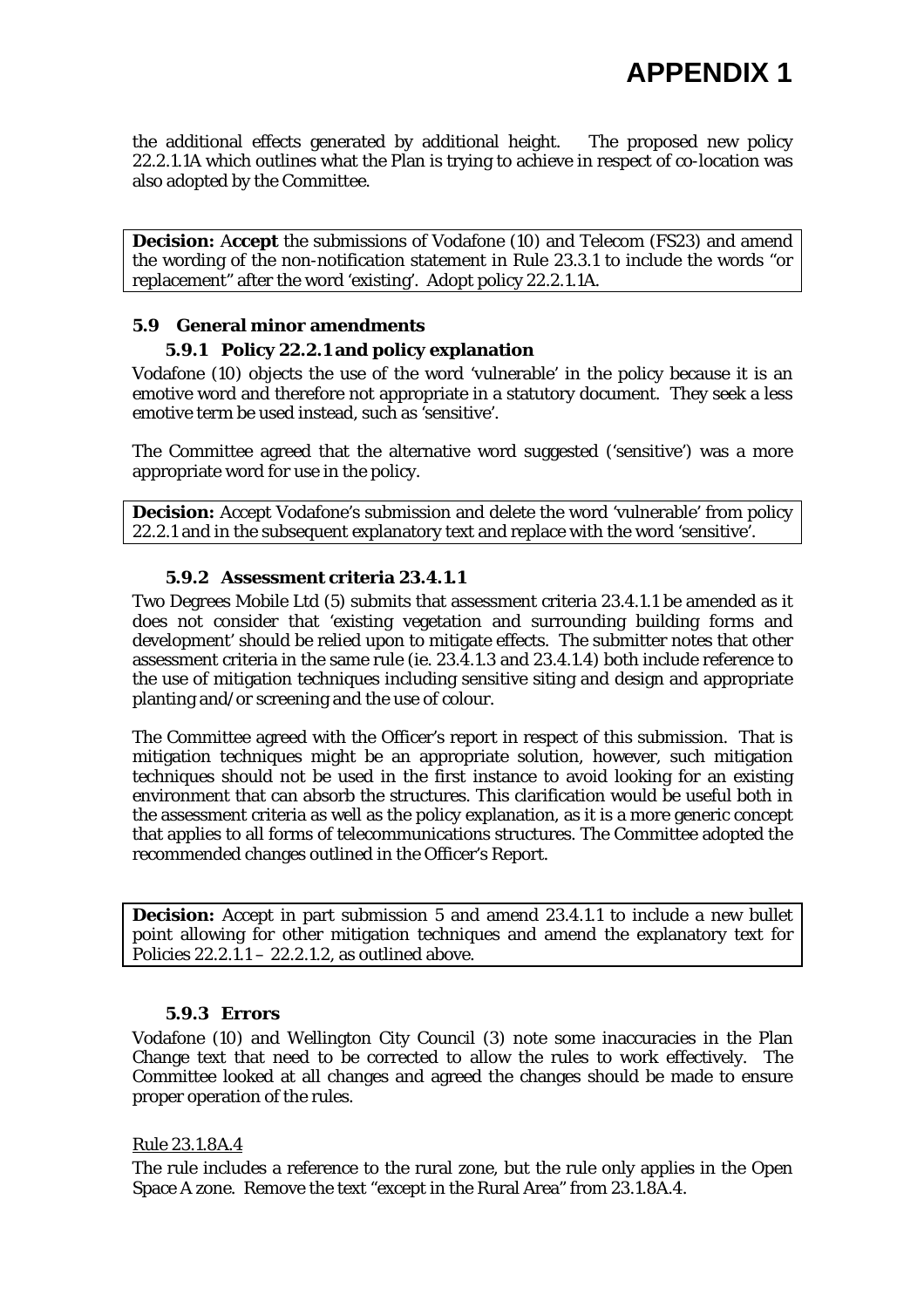#### Rule 23.1.8.9

In the standard, the words "the horizontal diameter circle in 23.1.8.7 or 23.1.8.8" should be replaced by the following words "a 3m horizontal diameter circle where 23.1.8.7 applies or a 750mm horizontal diameter circle where 23.1.8.8 applies".

#### Rule 23.1.8A.6

In this standard, the words "the horizontal diameter circle in 23.1.8.7 or 23.1.8.8" should be replaced by the following words "a 3m horizontal diameter circle".

#### Rule 23.1.13.4

In this standard, the words "to comply with the horizontal diameter circle provided for in rule in 23.1.8.7 or 23.1.8.8 as appropriate" should be replaced by the following words "within a 3m horizontal diameter circle".

#### Rule 23.1.17.1

One of the rule's conditions includes a cross-reference to rule 23.1.13 (antennas rules for Residential and Open Space A) which is not relevant to the key purpose of this rule, which addresses the upgrade of masts in the Central Area, Suburban Centre Areas, Institutional Precincts, Airport and Golf Course Precinct, and Rural Areas. Delete reference to 23.1.13 in rule 23.1.17.1.

**Decision:** Accept submissions 3 and 10 and amend the errors outlined above.

#### **5.9.4 Plan change development consultation process**

Two Degrees Mobile (5) wished to acknowledge the successful informal consultation and workshop process between the Council and telecommunications providers which has reduced reliance on a lengthier formal notification submission and appeals process.

The Committee noted this submission.

## **5.10 District Plan provisions for the Amateur Radio Service**

## **5.10.1 Submissions**

A large number of submitters on this plan change are concerned about the failure of the Plan Change to properly consider or accommodate the requirements of amateur radio operators. The following submitters' prepared original submissions focused on clarifying that there should be no or very few restrictions on their activities:

| Wellington VHF Group Inc and Wellington Amateur Radio Club |
|------------------------------------------------------------|
| NZ Association of Radio Transmitters Inc.                  |
| <b>Bob Waters</b>                                          |
| David Parish                                               |

These submissions were generally supported by numerous further submitters (FS1-22, and FS 32-33), though some submitters (FS 19 and FS20) disagreed with the specific relief sought by the Wellington VHF Group Inc and Wellington Amateur Radio Club (submitter 8).

The submitters are collectively concerned that the plan change imposes excessive limitations on the height, location and numbers of radio aerials and antennas and their supporting structures and includes inappropriate definitions for the activities of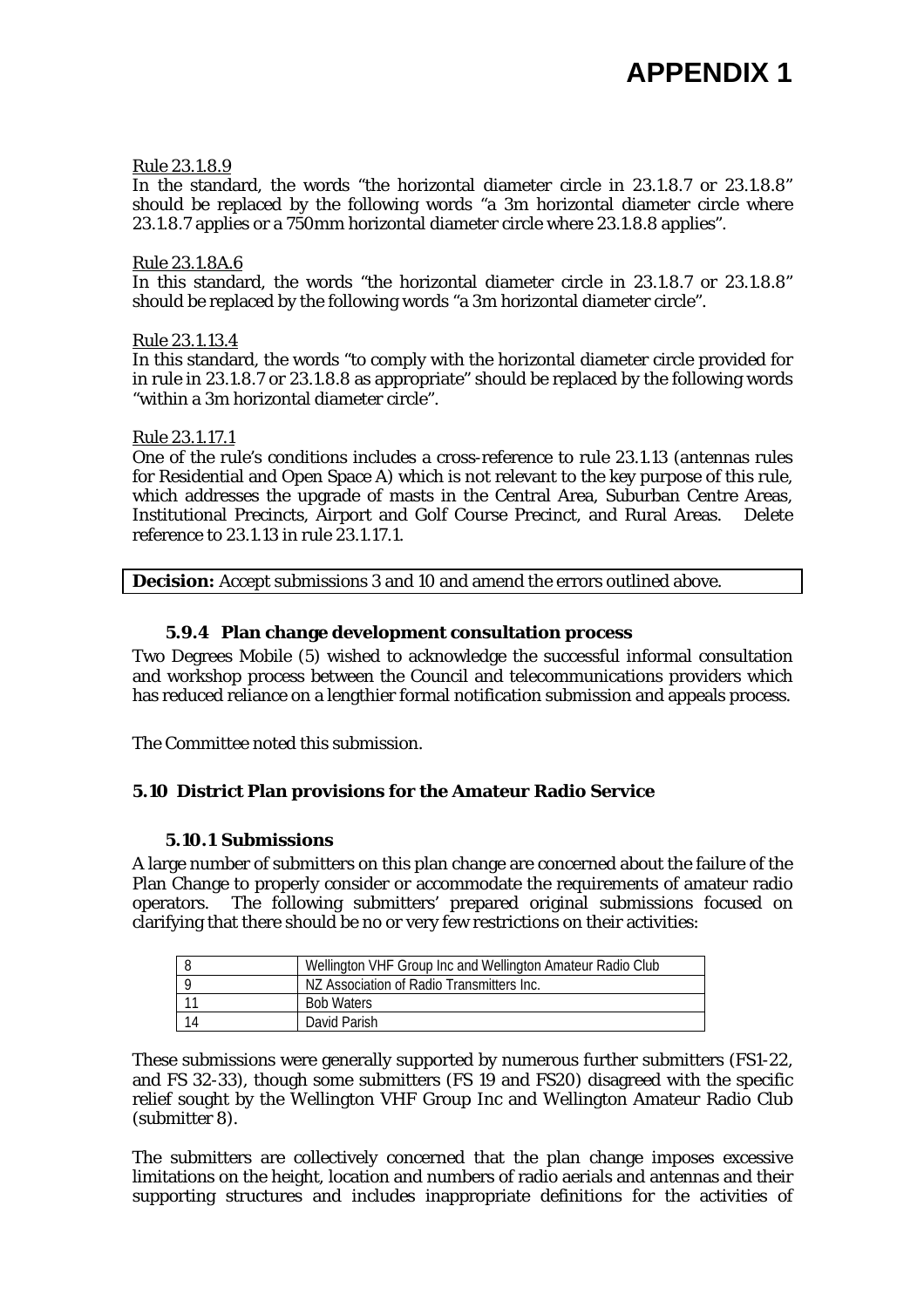amateur radio operators. Further, the provisions impose excessive costs on operators due to unnecessary emission testing.

The submitters all generally seek the same outcome; a regime that allows amateur radio operators the ability to carry on with their activities, though acknowledging that provisions are needed in the Plan to provide certainty to both the radio amateur community and the neighbours of amateur radio operators. The Wellington VHF Group Inc and Wellington Amateur Radio Club (8) provided a list of specific conditions to a permitted activity to cover the scope of most amateur radio configurations. However aspects of this were not supported by Robert Vernall (FS 19) and Brian Miller (FS20) who both considered that the existing flexible arrangements for amateur radio operators were adequate.

Angela White (submitter 4) is a neighbour to an amateur radio operator and in her submission expressed concern over the number of antennas any one person can have on their property and the placement of theses devices. The Wellington VHF Group Inc and Wellington Amateur Radio Club (FS18) opposed this submitter along with the NZART (FS21) stating that amateur radio operators need sufficient numbers of antennas to meet their communication and experimentation needs and the numbers should not be arbitrarily limited.

The Committee was impressed by the number of local amateur radio operators who attended the hearing and spoke in detail of their hobby, equipment used and the need for provisions that suits the nature of their activities. The Committee heard from Brian Miller (FS20), David Parish (14), Robert Vernall (FS19), Mike Newman speaking on behalf of the NZ Association for Radio Transmitters (9), John Andrews speaking on behalf of the Wellington VHF Group Inc and Wellington Amateur Radio Club (8) and lastly Bob Waters (11).

The points raised by each submitter are discussed in the following three key issues: definitions, specific provisions and emissions testing.

#### **5.10.2 Plan Definitions**

The submissions by amateur radio operators have highlighted some issues with the clarity of definitions and other statements made through chapters 22 and 23 around what is a utility operator, an antenna and aerial, a mast, and whether these definitions should apply to the activities of amateur radio operators.

The Committee agreed with the Officer's report and submissions that the Plan was not clear as to where the activities of amateur radio operators lie. Brian Miller spoke first advising the Committee that amateur operators were not utility operators, making it inappropriate to impose the same frameworks on amateur radio activities as applying to utility operators.

The Committee agreed with the Officer's view that, in principle while amateur radio operators are not utility operators, the Utilities chapter is still the most appropriate place to outline the regime for managing the structures used by amateur radio operators. The Committee further agreed that to give effect to this a several changes were needed to the definitions and provisions generally in the Utilities chapters.

The first change is to the introductory paragraph to Chapter 22, copied below, to clarify that there are other operators who may provide or use utilities or structures and devices of a similar nature to utilities.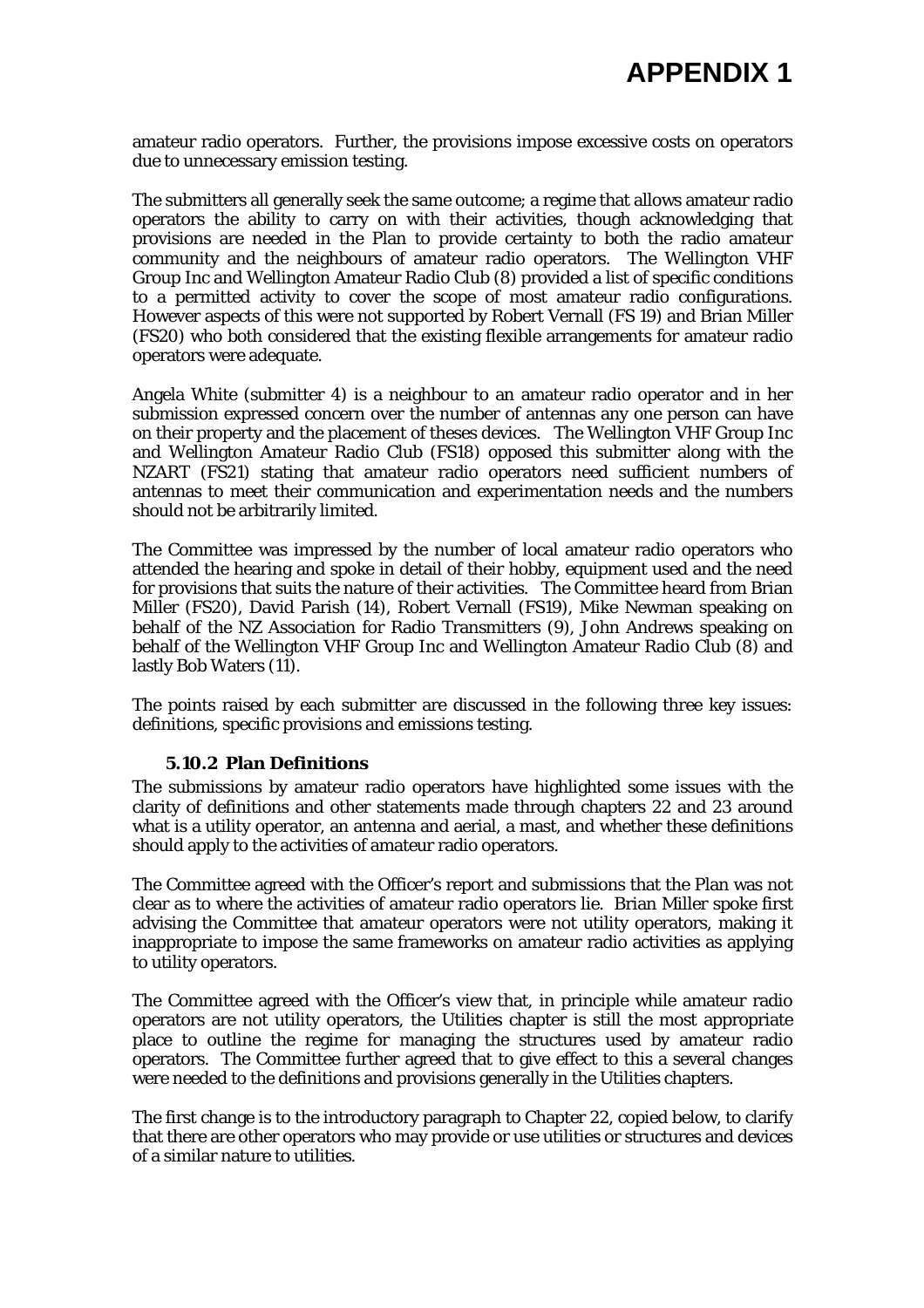*The successful functioning of the city and its many services depends on a complex network of utilities for communications purposes and for the distribution of energy, water, disposal of waste water and solid waste. These may be provided by a network utility operator, as defined in the Act, or other operators (eg. amateur radio operators, provision of electric cabling for transport providers).* 

In response to the submissions, the officer had recommended that a new rule be developed to outline the scope of permitted activities for amateur radio operators (see below). A definition was also needed though to limit the scope of who could use that new rule. The officer recommended the following definition which was a definition agreed to in a consent order process by the NZART in relation to a North Shore City Council district plan change.

**AMATEUR RADIO CONFIGURATION:** means the configuration must be owned and operated by a Licensed Amateur Radio Operator from their place of residence and must not be carried out on a site containing more than two household units.

During the hearing, several of the submitters (including NZART) asked the Committee to reconsider that definition. Mr Miller asked that the definition be entitled 'Amateur Radio Antennas and Support Structures" and that it was not restricted to the operators place of residence or that it be restricted to property's containing only one residential unit.

Robert Vernall, having heard other submitters, largely agreed with the changes sought by Brian Miller. Mr Vernall said he was generally happy with what had been developed by the officer in response to written submissions but considered the further changes sought were necessary. Bob Waters (11) also agreed that the definition of Amateur radio configuration needed further refinement.

The Committee agreed with submitters that there was no need to restrict the definition as recommended by the Officer. In particular it agreed with the comments by Mr Miller that some radio amateurs prefer to base their equipment on another property especially where that property provides more space, has fewer obstructions for radio wave propagation and less interference from man made electrical noise sources. The Committee also accepted the evidence of Mr Miller that some radio operators live in apartment blocks and have their equipment mounted on the roof. In these instances permission from the building owner/s will be required and it is the Committee's view that this is all that should be required.

The Committee noted that the Ministry for Economic Development maintains a register of licensed radio operators and that this register can be searched by anybody accessing the relevant website<sup>[4](#page-19-0)</sup>. In this respect, the Council's compliance and monitoring officers will be able to check instantly whether an operator meets the definition. The Committee also heard from submitters that in order to be licensed you must pass examinations.

The revised definition is:

l

**AMATEUR RADIO CONFIGURATION:** means the antennas and associated supporting structures which are owned and used by Licensed Amateur Radio Operators.

Also, in light of the decisions below to include a new permitted activity rule to provide for amateur radio configurations, it follows that such configurations should be excluded from a number of the existing utility definitions (eg. Antenna, line, mast, utility

<span id="page-19-0"></span><sup>4</sup> http://www.rsm.govt.nz/smart-web/smart/page/-smart/WelcomePage.wdk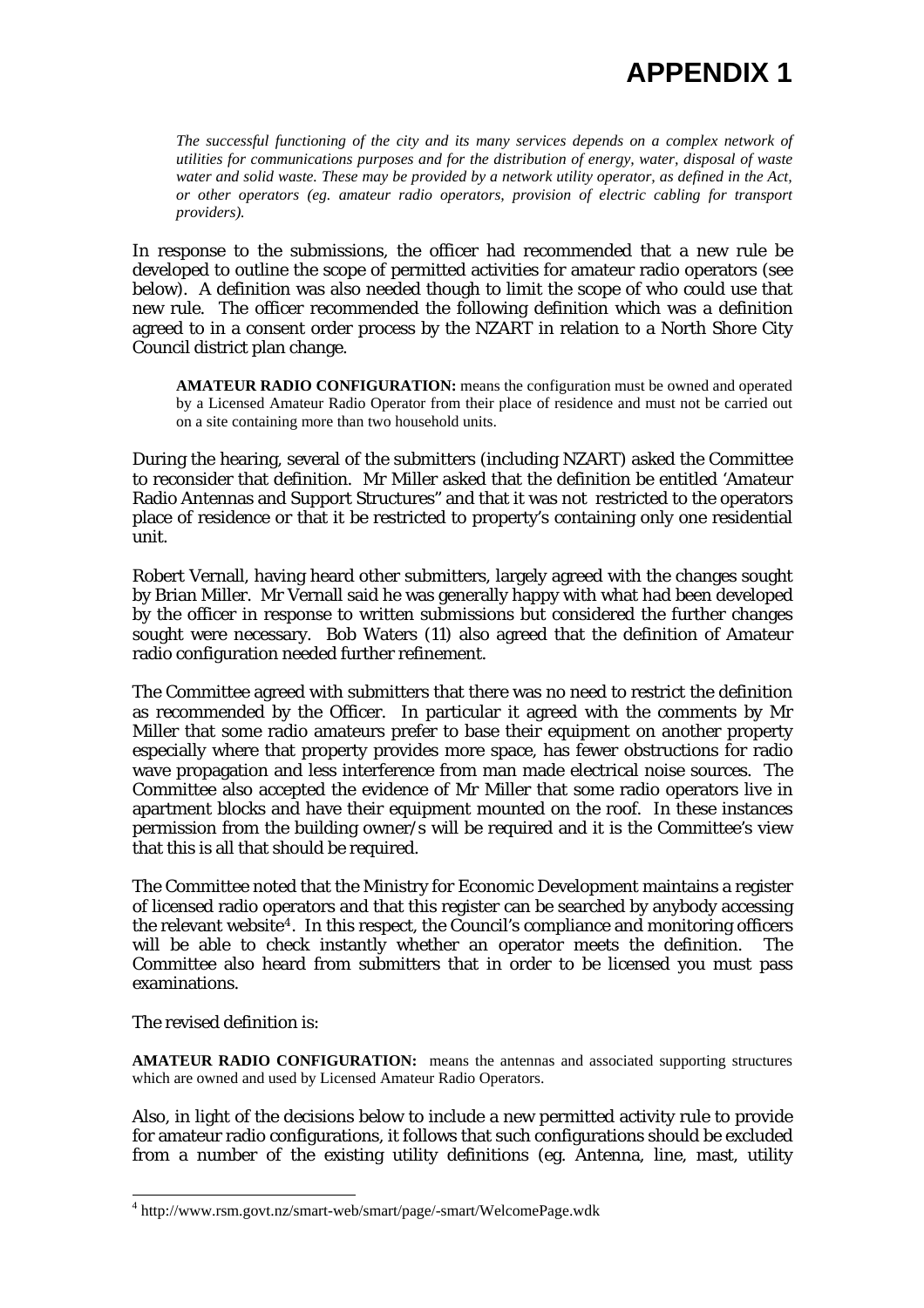network, utility structure). As a result it means that the rules relating to antennas, lines, masts, and utility structures will not apply to the antennas and support structures of amateur radio operators. Appendix 1 shows all of these definition changes in full.

#### **5.10.3 Specific provision for amateur radio configurations**

The amateur radio submitters clearly do not believe that the rules that apply to larger telecommunication companies should apply to them, and the Committee agrees there is considerable merit in their arguments given the relatively minor effects associated with some of their equipment. This approach is also consistent with other council District Plans that have responded to submissions by amateur radio operators in their districts by adopting specific planning rules. It is also consistent with the 1983 Planning Tribunal decision on these issues between Frazer, McGonical v Napier City Council. Combined with the need to ensure that there is a communication service that will operate during a disaster, it is appropriate that a new rule be adopted to address the concerns of submitters and provide the clarity they seek.

In considering the scope of a permitted activity rule, the Committee was mindful of both the submissions from the amateur radio operators, but also the reasonable expectations of the neighbours of these radio operators. The Committee accepted that these activities do largely go unnoticed in the community, but did also hear evidence from the submitters that problems do arise on occasion and these can be difficult to resolve when the Plan itself is unclear what is permitted or otherwise.

Angela White (4) was unable to attend the hearing, but provided further evidence to the Committee in lieu of her attendance. In that, the Committee noted the submitter had no problem in general with people having such equipment, especially in light of the assistance they provided in emergency situations, but that consideration still needs to be given to where these items are specifically placed because they do affect other people, especially in built up residential neighbourhoods. Further, the submitter noted that some of the devices and structures used were not consistent with what people expect to see in their neighbourhoods and if people have a virtually unrestricted right to install this equipment, in unlimited quantities, then it seems almost impossible for those affected to have any input into what happens.

The Committee asked several of the amateur radio submitters how they (or the club they belong to) respond to complaints from neighbours. The Committee was most concerned about the potential impacts of larger lattice masts. Mr Miller noted that there are no specific guidelines in place but that amateurs are generally aware of the issues and tend to work with neighbours. Mr Parish noted he hadn't had complaints from his neighbours, but stated he didn't have a lattice mast. The Committee was advised that there are only about 10-12 lattice masts currently in the city. Mr Parish noted that in club meetings the main 'neighbour' issues raised relates to aerials being too close to a boundary. His view was that pole and wires have few effects so should be permitted.

In coming to its decision about what should be included in the permitted activity rule, the Committee was very clear that it was taking an 'effects based' approach to determining what was appropriate. It drew reference from other activities permitted (or not) in the Plan based on the effects they create. The key elements of the rule are outlined in turn below, but the rule covers the following:

- Supporting structures (ie. masts/poles) less than 100mm in diameter
- Allowing for supporting guy wires up to 10mm in diameter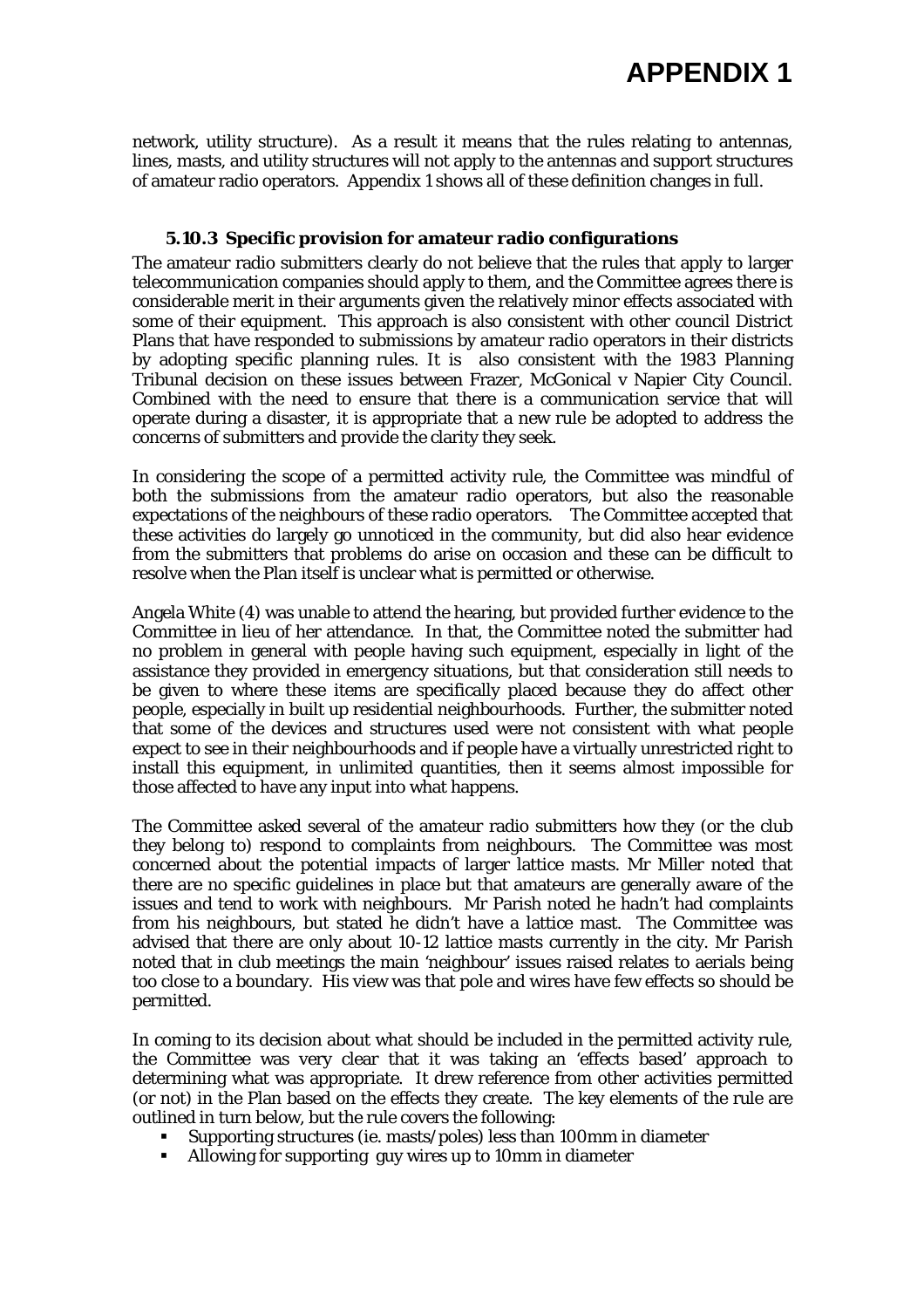- One supporting structure per site larger than 100mm diameter up to the allowable building height. The Committee was advised that many of the larger supporting masts taper in diameter as they get higher.
- Antenna dimensions
- Support structures mounted on rooftops
- Amended maximum heights

#### *Supporting structures less than 100mm in diameter, including guys if used.*

The Committee was satisfied with the view of all radio amateur submitters that the effects of 'simple pole structures' where less than 100mm in diameter are similar to, or even less than that of flagpoles. There are few effects associated with these poles and they should be permitted to avoid excessive regulation of an issue that does not trigger significant concerns at present. The Committee accepted that these poles may need to be guyed, but felt it important to put a limit on the thickness of the guy wire to minimise the visual effects. Robert Vernall suggested 10mm as being an appropriate maximum, and this was widely supported by submitters. The Committee was advised that most support guys were considerably less than 10 mm and wanted to adopt a size which was unlikely to require consents to be applied for when there were no real environmental impacts.

The Committee agreed with the Officers recommendation that no height limit be adopted for these simple structures. The height of these poles is self regulating in Wellington due to the wind effects on poles much higher than 15m.

#### *One supporting structure per site larger than 100mm diameter*

A significant amount of the hearing was devoted to the specific provisions around the larger supporting structures, which commonly appear as tall lattice structures. The officer had shown a number of photographs in her presentation of lattice masts in situ, which suggested to the Committee that compared with the smaller poles used by amateurs, these structures definitely did have visual effects. As a result, the Committee considered these structures carefully during the hearing and asked several questions of the submitters to better understand the need for these structures and how their effects are currently managed.

The Officer had recommended that only one of these be permitted on an site. The Committee heard no submissions against this restriction and, in any event, agreed that putting a limit on number of these able to be permitted was necessary. The desire to have more than one will require a discretionary restricted consent.

The Officer has recommended that these structures be self-supporting, ie that no guys were to be used. The Committee heard evidence from a number of submitters that this restriction was unnecessary. In particular Mr Miller stated that guy wires can reduce the overall visual effect of the structure by allowing a mast structure which has a smaller diameter. The submitter also noted that guyed structures have a lower cost that self supporting structures, which is a significant consideration for amateurs. He considered 6mm guy wires was adequate for most cases, though the Committee later heard from Robert Vernall that 10mm was more appropriate to give adequate flexibility before triggering the need for a consent. Mike Newman (NZART) noted that self supporting masts may end up being closer to property boundaries than those structures using guy wires, which by their nature will be centred further into the property to provide place for the guy anchor.

The Committee accepted the evidence of these submitters and have removed the reference to 'self supporting' from the rule, but added that any guys used must be less than 10mm in diameter.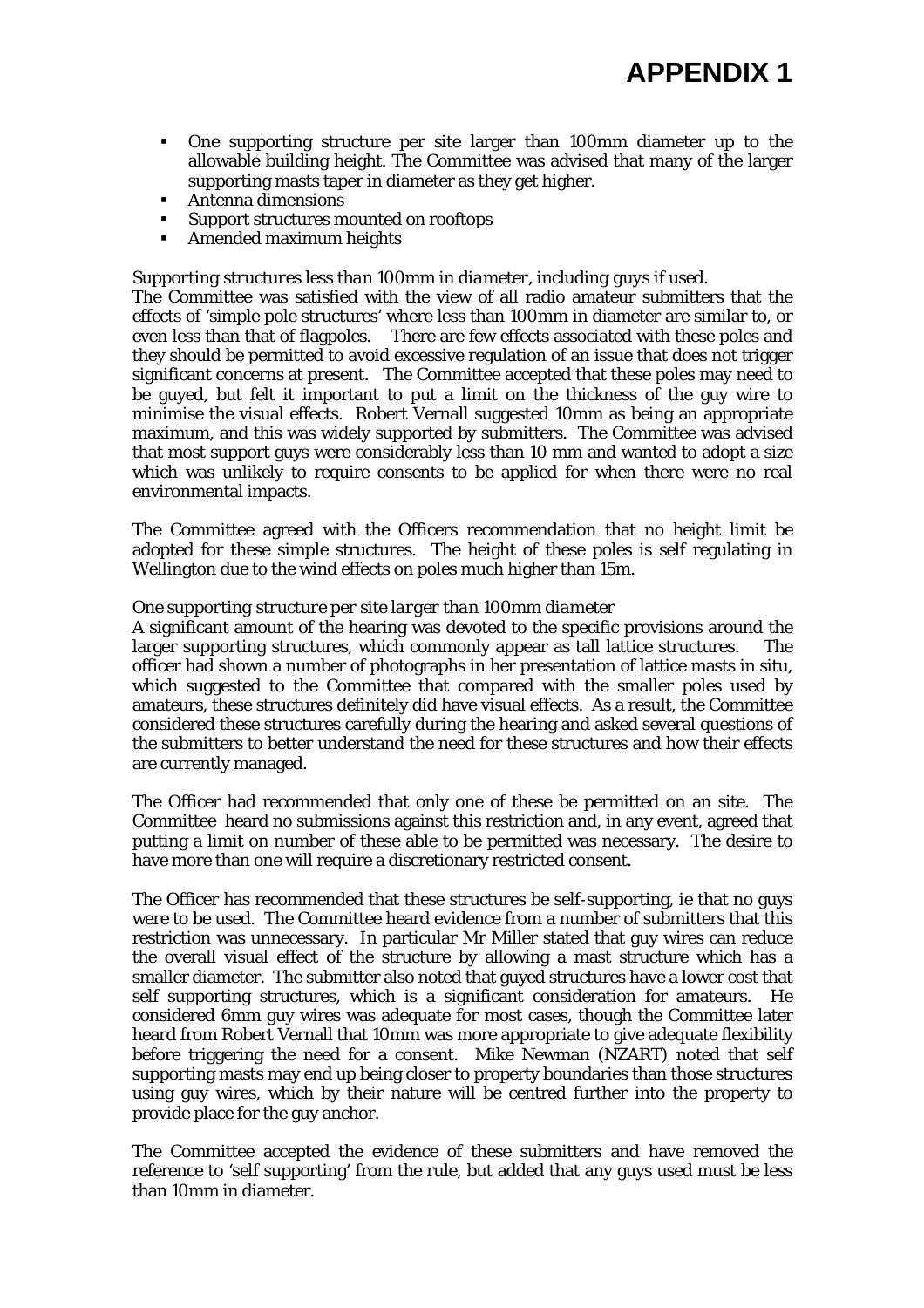Perhaps the key issue discussed by submitters was the officer's recommendation that these larger structures be limited in height to 15m. The officer noted in her report that there are a range of heights used in other district plans to manage these structures in residential areas (ie. from 13m to 17m). The officer also noted that whatever the proposed height, the effects of these structures on neighbours do need to be considered at some point. Defining the appropriate threshold prompted a significant amount of debate during the hearing.

The Committee heard from submitters (in particular Mike Newman for NZART) on the technical reasons why 18m was actually the preferred height, rather than the 15m recommended by the officer. Mr Newman explained that the 18m sought is a little less than the 70 feet recommended by the American Radio Relay League as the minimum height required for effective communications. Mr Newman explained to the Committee how radio waves work and why antenna elevation is critical in achieving good signals and allowing them to travel around the world and achieve effective coverage.

The Committee asked a number of the submitters what they thought of the visual effects of these tall lattice tower structures and also how they should be treated in the Plan. Mr Parish did not think there should be any regulatory difference between these and the slimmer poles. He didn't consider them bulky, because you could see through them, though he did accept the visual effects were greater than slimmer poles. Brian Miller considered that lattice structures did not create the same visual effects as a solid mast used by a telecommunication provider. Mr Newman noted that across Wellington City there might only be 10 of these lattice structures. He noted that they were mostly on elevated sites but that they are often pulled down in severe weather conditions or for maintenance. John Andrews agreed with these submitters, noting that the towers in Wellington often stay down because of the wind.

In coming to its decision on this matter, the Committee felt that there was probably very little difference between the 15m proposed by the officer and the 18m sought by submitters in respect of the visual impact of these structures on other property owners. However, the Committee was not satisfied that 15m or 18m was a appropriate height given the visual effects these larger structures create in residential environments, being the areas where they most commonly occur. The Committee was very clear that the main approach to determining height should be on the effects of the structures. It considered that the most appropriate benchmark to determine what was going to be generally acceptable by the community was the existing building height for a given zone. For outer residential areas this will be 8m and in inner residential areas this will be 10m. The Committee considered that provided a building or other structure could comply with site coverage and sunlight access rules (etc) then a building /structure up to these heights would be permitted, and could be used as a base for a slimmer pole. Therefore it would be unreasonable to control these larger masts below the permitted building heights.

The Committee is very aware that these heights are significantly less than what the submitters seek, but notes that all existing lattice structures have existing use rights and will not be affected by this new rule. The Committee felt very strongly that neighbours should be able to be consulted on a proposed structure of this height if it was proposed be sited next to them, and the consent process would ensure this would happen. The Committee also noted the advice from several of the submitters that masts tend to taper in diameter as they get taller. There were several means of delivering taller masts without using the more obtrusive lattice structures, or a diameter larger than 100mm.

An issue closely associated with structure height was the horizontal diameter of these structures. The Wellington VHF Group Inc and Wellington Amateur Radio Club (8)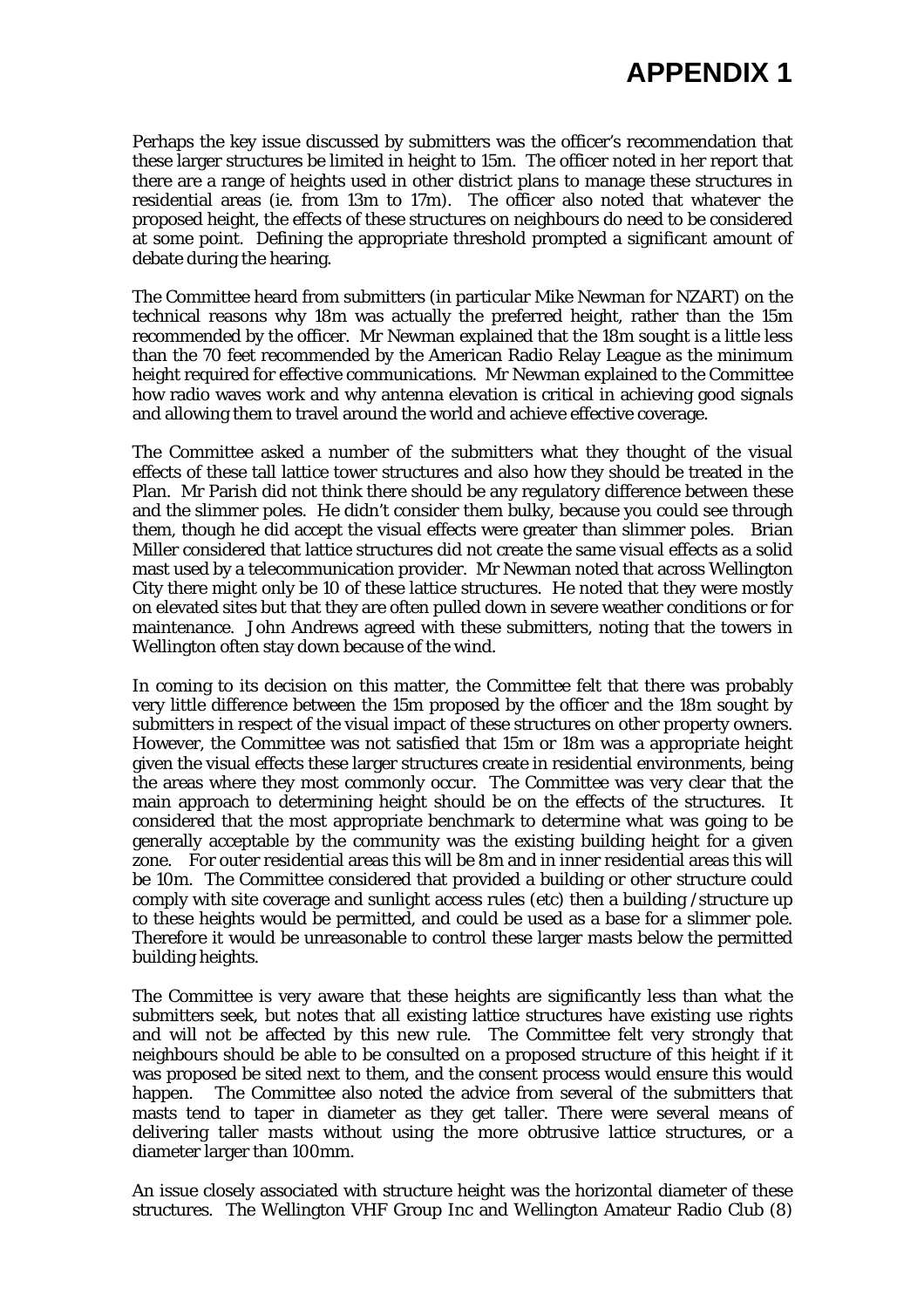had asked for 800mm to 8m height, 650mm to 14m in height and 450mm to 18m in height. The officer had recommended the approach adopted by North Shore in its 2009 consent order provision which was700mm to 10m and 400mm to 15m. We heard substantial evidence from Mr Newman as to why those dimensions were not appropriate and why we should adopt the dimensions outlined in the submission from the Wellington VHF Group Inc and Wellington Amateur Radio Club (8). Given the Committee's decision to limit the permitted height of these structures to the relevant building height, the dimensions for the structures need to be amended accordingly from what has been suggested. The Committee considers that one dimension (being 800mm horizontal diameter) up to the relevant building height is appropriate.

It is also proposed to require a 1.5m setback from the boundary for these larger structures. The Committee accepts that 1.5m is appropriate.

#### *Antenna dimensions and number per site*

The Wellington VHF Group Inc and Wellington Amateur Radio Club (8) sought that the permitted activity rule provide for two different antenna scenarios. Where antennas (likely to be large satellite dishes) are sited below 5m height limit, then these can be up to 4m in horizontal diameter. Where antennas are sited above 5m above ground these can be up to 1.2m in diameter. The Committee considered that this latter dimension was appropriate and similar to those provided for other sorts of rooftop activities provided for in the Plan (eg. the residential rules which permit chimneys, decorative features up to 1m in horizontal diameter). The Committee accepted that the effects of antennas this size are usually mitigated by fences and vegetation, although there is a concern in respect of shading and visual effects on neighbours. The Committee have adopted a 1m boundary setback to address this concern. The Committee noted that although these dishes might be the same size as those used to access international TV channels the effects are different because the amateur radio dish satellites are pointed directly upwards to the sky to receive radio waves, meaning the visual appearance of the dish is minimised whereas the large TV satellite dishes are tilted on an angle and therefore more visually prominent.

Angela White (4) asked that the Committee consider a restriction on the number of antennas placed on a site. What the committee heard during the hearing, and in reading the evidence was that there is a wide variety of 'antenna' used by amateur radio operators. Some have very little effect, whilst others have effects closely associated with regular TV aerials etc. Consequently the Committee felt there was no easy way to identify how many antennas/aerials should be placed on one site. The Committee did not want to place an arbitrary limit on the number without some environmental justification.

#### *Support structures mounted on rooftops*

The officer had outlined in her report that the Residential Area rules of the Plan already exempt a wide array of structures on rooftops from the building height requirement provided these do not exceed 1m in diameter eg. TV aerials, satellite dishes, chimneys etc. The officer was however unsure what the appropriate threshold should be in respect of amateur radio rooftop mounted structures. The Wellington VHF Group Inc and Wellington Amateur Radio Club (8) sought a maximum height of 18m. Mr Miller suggested in the hearing that the provision should only be applied to the larger support structures. Given our earlier decision that the larger structures are restricted in height to the relevant building height, the Committee considers that any rooftop structure needs to be of the smaller pole type. The Committee considered that the 18m suggested by submitter 8 could be appropriate for Residential Areas and provides that for other Areas the height should be at least 18m or the Building Height plus 5m (where that results in a height greater than 18m).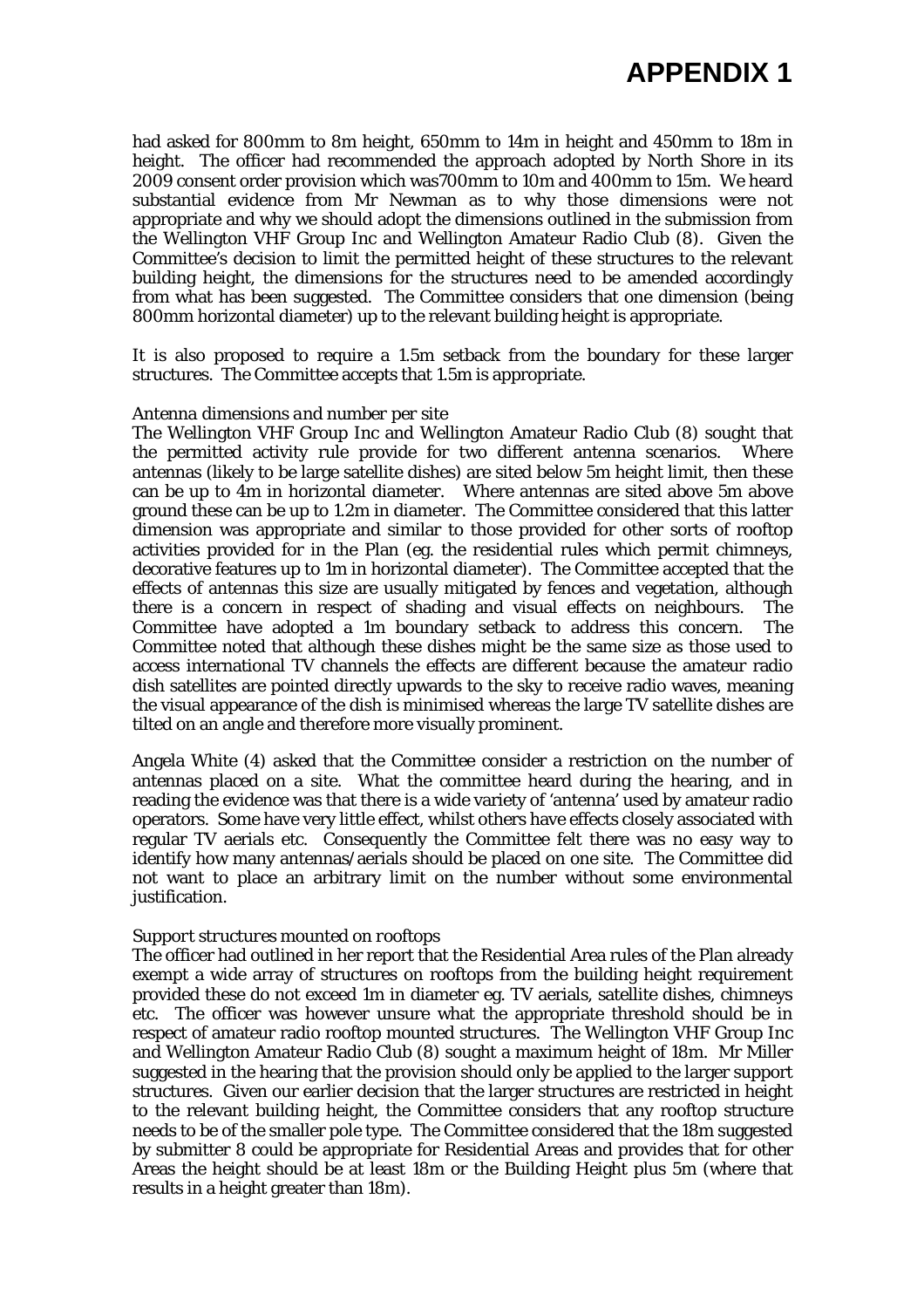In summary, the Committee noted that the provisions developed initially by the officer had, on the whole received significant support by the amateur radio submitters, though refinements had been sought in various places. The submitters made it clear how valuable the amateur radio service is during emergencies and their contributions to local civil defence centre and search and rescue activities. There is no reason to disagree with any of these assertions. Submitters noted the value of amateur radio communications in the recent earthquake disaster in Haiti where modern mobile telecommunication technology failed initially, but communication was able to be maintained via the worldwide network of amateur radio operators. Given Wellington's own earthquake hazard risks, the Committee agreed that it is important for local amateur radio operators are able to carry out their activities as they have done so for many years in Wellington relatively free of regulation.

However, in making decisions on these provisions, the Committee was concerned that the provisions need to be effects based (as required by the Resource Management Act) hence the changes made to the officer's recommendation for larger support structures. All other changes made reflect the submitters' relief sought and, in our view, did not significantly increase the effects of the proposed activity.

#### **5.10.4 Emissions Testing**

The Wellington VHF Group Inc and Wellington Amateur Radio Club (8) sought that it not be subject to the emissions testing required by NZS 2772: Part 1: 1999 Radio Frequency Fields Part 1. The submitters argued that it is not wholly applicable to amateur operations amateur operations have a very low transmit to receive ratio (ie. as amateur radio operators listen more than they transmit, and do not perform this activity on a 24/7 basis, unlike cellular transmitters that are transmitting for large parts of each day). Further amateur power levels are determined by the MED Radio Spectrum Management Division and amateurs, as part of their training, examinations and operations procedures are well equipped to manage exposure levels. The point of amateur radio is to experiment with different configurations and it would be beyond the means of such amateurs to prepare independent reports on the RF emissions for every configuration.

The Committee found that the current Plan provisions do not require evidence that exposures will comply with the NZ Standard. Further, the Committee have already established that amateur radio operators are not 'network operators' and therefore not subject to the requirements of the NES. The Committee does not consider that the concerns of submitters in respect of potential excessive monitoring obligations are borne out by its understanding of how clause 4 of the NES is intended to work.

**Decision:** Accept in part submissions of submitters 8, 9, 11, 14, FS1-21, FS32-FS33. Reject submission 4 seeking a limit on the number of antennas used on any one site. Accept FS20 regarding comments that amateur radio operators are not network utility operators and amend the Plan to provide more clarity over the issue of where the activities of 'other operators' of utilities should be addressed. See Appendix 1 (Rule 23.1.18) for decisions made in respect of these submissions.

#### **5.11 Provisions not subject to any specific submissions**

There are a number of proposed changes to the rules that were not specifically addressed by any submitter. The table below lists those changes, along with a brief explanation. No further evidence was presented to the Committee on these issues and as a result the Committee accepts the advice of the Officer to adopt these provisions.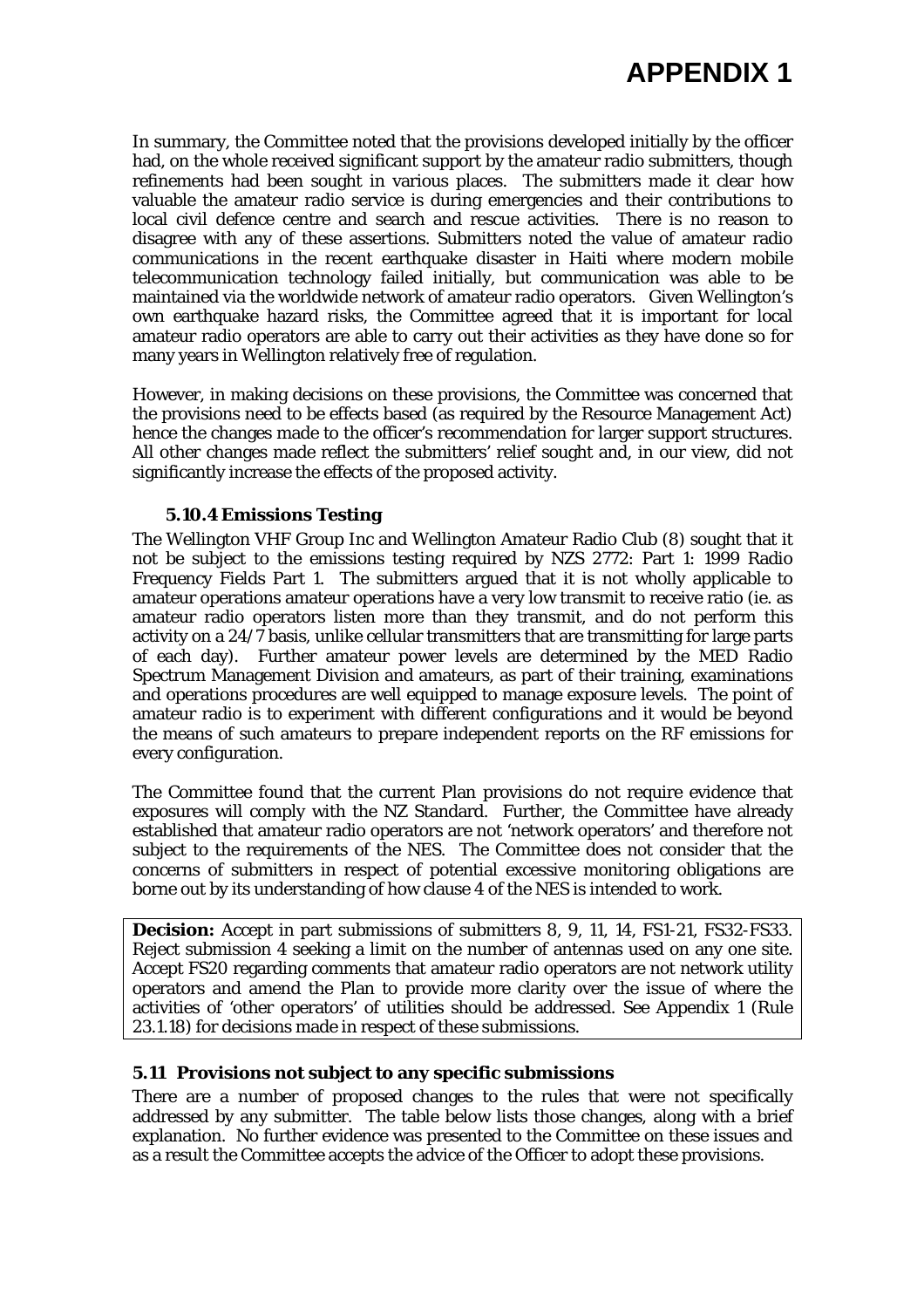| <b>Definition of Antenna</b>   | Change to remove 'shrouds' from definition.<br>Shrouds often not used in practice where they<br>would breach antenna dimensions, but they can<br>sometimes be a good addition to masts to improve<br>their overall visual appearance. |
|--------------------------------|---------------------------------------------------------------------------------------------------------------------------------------------------------------------------------------------------------------------------------------|
| <b>Definition of Structure</b> | Excludes 'utility structure' from definition. Change                                                                                                                                                                                  |
|                                | resulting from a Court decision where the Court                                                                                                                                                                                       |
|                                | relied on the definition of structure in the context                                                                                                                                                                                  |
|                                | of a utility structure. This interpretation was not                                                                                                                                                                                   |
|                                | intended and this change clarifies this.                                                                                                                                                                                              |
| New Text in Chap. 22           | Clarified new issues being addressed in the rules.                                                                                                                                                                                    |
| and 23 Introductions           |                                                                                                                                                                                                                                       |
| Delete<br>23.1.1.3<br>and      | Reference to the former Seatoun Landfill – rule no                                                                                                                                                                                    |
| amend 23.3.3                   | longer applicable as site has been rehabilitated and<br>developed.                                                                                                                                                                    |
| 23.1.17                        | Proposed new 'upgrade' rule. Significant new rule                                                                                                                                                                                     |
|                                | allowing upgrades of existing sites to be permitted<br>provided they meet the specified conditions.                                                                                                                                   |
| <b>Insert new Appendix 2</b>   | Appendix 2 is a map showing coastal roads subject                                                                                                                                                                                     |
|                                | to special rules, ie ensuring that new masts are not                                                                                                                                                                                  |
|                                | permitted on the seaward side of the coastal roads.                                                                                                                                                                                   |
|                                | Aim of this provision is to protect the special                                                                                                                                                                                       |
|                                | character of the coastline. Relevant provisions also<br>include 23.1.4.4, 23.1.8.2, 23.1.8A.2, 23.1.17.5,                                                                                                                             |
|                                | 23.3.1, 23.4.1                                                                                                                                                                                                                        |
| <b>Insert new appendix 3</b>   | List of proposed suburban centre mast heights.                                                                                                                                                                                        |
|                                | List created to reflect the range of buildings heights                                                                                                                                                                                |
|                                | proposed as part of Plan Change 73. Also, note that                                                                                                                                                                                   |
|                                | some height increases proposed for some areas,                                                                                                                                                                                        |
|                                | and in others there is a height decrease compared                                                                                                                                                                                     |
|                                | with operative provisions. The Committee noted                                                                                                                                                                                        |
|                                | that should the decisions on Plan Change 73 result                                                                                                                                                                                    |
|                                | in an amended building height regime then the                                                                                                                                                                                         |
|                                | Committee should look to make consequential                                                                                                                                                                                           |
|                                | the<br>mast<br>heights<br>outlined<br>amendments<br>in                                                                                                                                                                                |
|                                | Appendix 3 (being 5m above the building height).                                                                                                                                                                                      |

## **5.12 RMA considerations**

The Committee noted that the proposed District Plan Change 74 could only be endorsed (taking in account Council's responsibilities under s32 of the RMA) if they were satisfied that provisions proposed would better meet the requirements of the RMA and the objectives of the District Plan.

In making its decision, the Committee was mindful of its responsibilities set out under the Resource Management Act, 1991 (RMA), in particular the requirement to promote the sustainable management of natural and physical resource (section 5). The Committee acknowledged the additional obligations under sections 6, 7 and 8 of the Act, in particular:

- Section6
	- (a) The preservation of natural character of the coastal environment (including the coastal marine area)….and the protection of them from inappropriate subdivision, use and development,